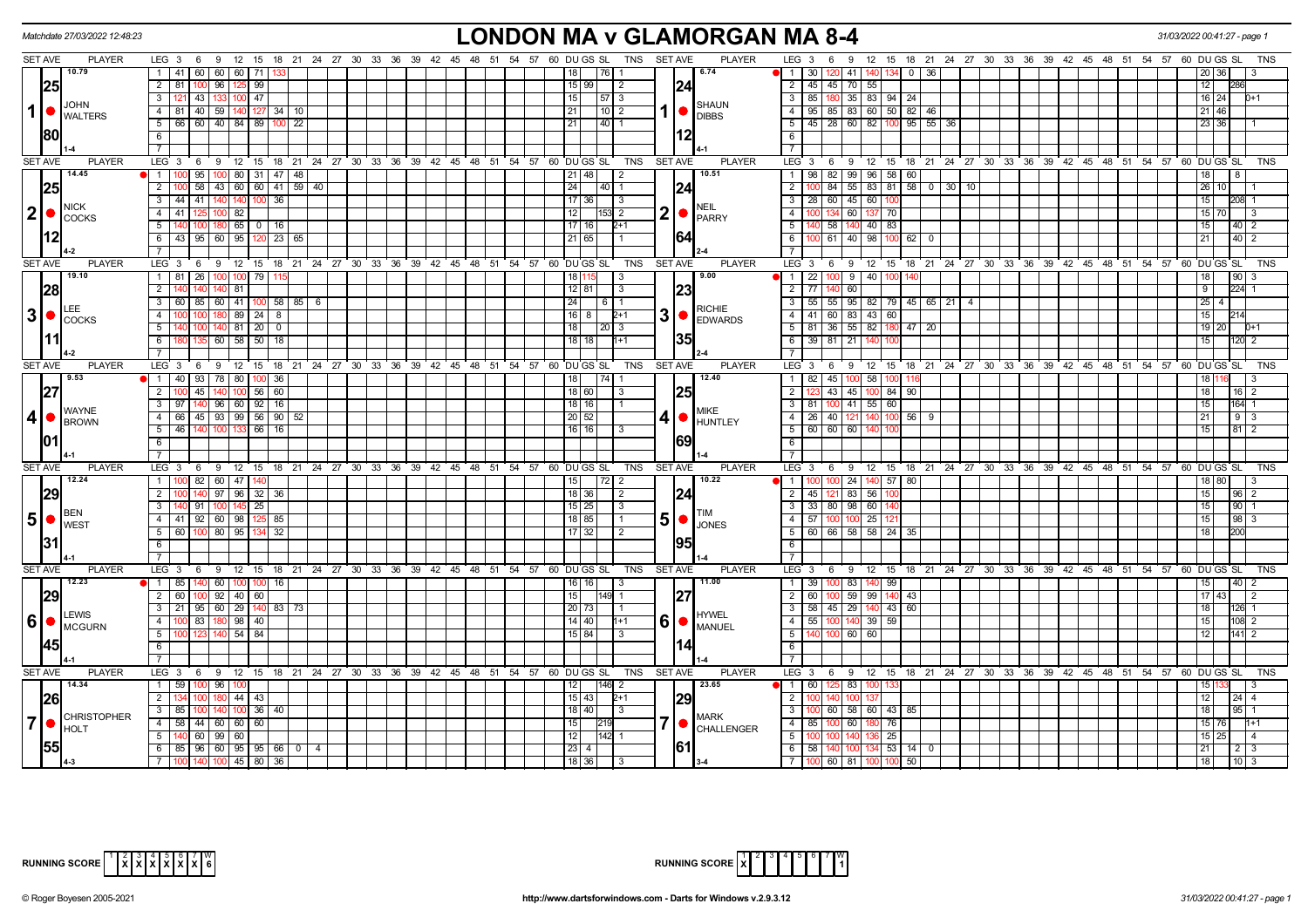|     |                | Matchdate 27/03/2022 12:48:23         |                              |                  |              |                                                            |               |             |       |            |                   |          |      |    |          |              |                    |   |                | <b>LONDON MA v GLAMORGAN MA 8-4</b>                                                                                                                                                                                                                                                                                                                                                                                                         |                               |         |                        |                |                                  |  |  |                                        |  |                                                       | 31/03/2022 00:41:34 - page 2 |                             |             |                |
|-----|----------------|---------------------------------------|------------------------------|------------------|--------------|------------------------------------------------------------|---------------|-------------|-------|------------|-------------------|----------|------|----|----------|--------------|--------------------|---|----------------|---------------------------------------------------------------------------------------------------------------------------------------------------------------------------------------------------------------------------------------------------------------------------------------------------------------------------------------------------------------------------------------------------------------------------------------------|-------------------------------|---------|------------------------|----------------|----------------------------------|--|--|----------------------------------------|--|-------------------------------------------------------|------------------------------|-----------------------------|-------------|----------------|
|     | SET AVE        | <b>PLAYER</b>                         | $LEG_36$                     | - 9              |              | 12 15 18 21 24 27 30 33 36 39 42 45 48 51 54 57 60 DUGS SL |               |             |       |            |                   |          |      |    |          |              | TNS                |   | <b>SET AVE</b> | <b>PLAYER</b>                                                                                                                                                                                                                                                                                                                                                                                                                               | LEG <sub>3</sub>              | 6       | -9<br>12               | 15             |                                  |  |  |                                        |  | 18 21 24 27 30 33 36 39 42 45 48 51 54 57 60 DU GS SL |                              |                             |             | <b>TNS</b>     |
|     |                | 13.27                                 | -77<br>1 I                   | 44               |              | 23 I<br>40                                                 |               |             |       |            |                   |          |      |    |          | 18   40      |                    |   |                | 15.22                                                                                                                                                                                                                                                                                                                                                                                                                                       | 60.                           |         | 99 I                   | 45             |                                  |  |  |                                        |  |                                                       |                              | 15 I                        | I 75 I      |                |
|     | 26             |                                       | $\overline{2}$               | 81               | -77          | 35<br>$\overline{\mathbf{3}}$                              |               |             |       |            |                   |          |      |    | 18       | -2           | $11+1$             |   | 27             |                                                                                                                                                                                                                                                                                                                                                                                                                                             | 60<br>2                       |         | 60 60                  | 60             | 99   62                          |  |  |                                        |  |                                                       |                              | 21  <br>62                  |             |                |
|     |                | DANIEL                                | 3<br>45                      | 85               |              | 96   95   80                                               |               |             |       |            |                   |          |      |    |          | 18 80        |                    |   |                | <b>WAYNE</b>                                                                                                                                                                                                                                                                                                                                                                                                                                | 3                             |         | 60 51 84               |                |                                  |  |  |                                        |  |                                                       |                              | 15                          | 66 2        |                |
|     | 8 •            | <b>I</b> DAY                          | 4<br>96                      | 40               | 58           | 40                                                         |               |             |       |            |                   |          |      |    | 15       |              |                    | 8 |                | <b>DAVIES</b>                                                                                                                                                                                                                                                                                                                                                                                                                               |                               |         |                        | $\overline{0}$ | -24                              |  |  |                                        |  |                                                       |                              | 16   24                     |             |                |
|     |                |                                       | 5 <sup>5</sup><br>58         |                  |              | 58 91 40 59                                                |               |             |       |            |                   |          |      |    | l 18 l   |              | 68 1               |   |                |                                                                                                                                                                                                                                                                                                                                                                                                                                             | 5<br>64                       | 60      |                        | 140 97 40      |                                  |  |  |                                        |  |                                                       |                              | 17 40                       |             | 2              |
|     | 82             |                                       | 6<br>82                      |                  | 99   40      |                                                            |               |             |       |            |                   |          |      |    |          | 14   40      | l1+1               |   | 187            |                                                                                                                                                                                                                                                                                                                                                                                                                                             |                               | 96      | 60 24                  |                |                                  |  |  |                                        |  |                                                       |                              | 15                          | 161         |                |
|     |                |                                       | 25                           |                  |              | 43 59 98                                                   |               |             |       |            |                   |          |      |    | 18 I     |              | 76   2             |   |                |                                                                                                                                                                                                                                                                                                                                                                                                                                             |                               | 55      | 96 I                   | 70             | 40                               |  |  |                                        |  |                                                       |                              | 16 40                       |             | $\mathcal{P}$  |
|     | <b>SET AVE</b> | <b>PLAYER</b>                         | <b>LEG</b><br>$\mathbf{3}$   | $\mathbf{Q}$     | 12           | 18<br>15                                                   | $^{\circ}$ 21 | 24 27 30    | 33 36 | 39         | 42 45 48 51 54 57 |          |      |    |          | 60 DU GS SL  | TNS                |   | <b>SET AVE</b> | <b>PLAYER</b>                                                                                                                                                                                                                                                                                                                                                                                                                               | LEG <sup>3</sup>              | -6      | 12<br><sub>9</sub>     | 15             | 18 21                            |  |  |                                        |  | 24 27 30 33 36 39 42 45 48 51 54 57 60 DUGS SL        |                              |                             |             | <b>TNS</b>     |
|     |                | 14.67                                 |                              | 50               | 45           |                                                            |               |             |       |            |                   |          |      |    |          | 15 12        | -3                 |   |                | 12.37                                                                                                                                                                                                                                                                                                                                                                                                                                       | 85                            | 95      | 121 100 64             |                |                                  |  |  |                                        |  |                                                       |                              | 15                          | 36          |                |
|     | 28             |                                       | $\overline{2}$               |                  | 57           |                                                            |               |             |       |            |                   |          |      |    | 1511     |              |                    |   | 27             |                                                                                                                                                                                                                                                                                                                                                                                                                                             |                               |         | 40                     |                |                                  |  |  |                                        |  |                                                       |                              | 12                          | 121         | 2              |
|     |                | STEVEN                                | 3                            | 22               |              | 45                                                         |               |             |       |            |                   |          |      |    | 15       |              | 174  2             |   |                | <b>JAMES</b>                                                                                                                                                                                                                                                                                                                                                                                                                                | 50<br>-3                      | 60      |                        | 100 91         | 60                               |  |  |                                        |  |                                                       |                              | 18 <sup>1</sup><br>60       |             |                |
| 9   |                | <b>BEASLEY</b>                        | 4                            | 45               |              | 60   99   36                                               |               |             |       |            |                   |          |      |    |          | 16 36        | 2                  |   | 9 <sub>l</sub> | <b>RICHARDS</b>                                                                                                                                                                                                                                                                                                                                                                                                                             | 45 I<br>-4                    | 60      | 60 100 95              |                |                                  |  |  |                                        |  |                                                       |                              | 15 I                        | 141         |                |
|     |                |                                       | 5<br>99                      | 98               | 60           | 41                                                         |               |             |       |            |                   |          |      |    | 15       |              | 1031 1             |   |                |                                                                                                                                                                                                                                                                                                                                                                                                                                             | -5                            | 60      |                        | 45 96 25       |                                  |  |  |                                        |  |                                                       |                              | 17 I<br><b>25</b>           |             |                |
|     | 13             |                                       | 6                            |                  |              | 100 97 45 96 60 83 20                                      |               |             |       |            |                   |          |      |    |          | $21 \, 20$   |                    |   | 172            |                                                                                                                                                                                                                                                                                                                                                                                                                                             | - 6                           | 43   60 | 121 60 99 43           |                |                                  |  |  |                                        |  |                                                       |                              | 18                          | $17511$     |                |
|     |                |                                       |                              |                  |              |                                                            |               |             |       |            |                   |          |      |    |          |              |                    |   |                |                                                                                                                                                                                                                                                                                                                                                                                                                                             |                               |         |                        |                |                                  |  |  |                                        |  |                                                       |                              |                             |             |                |
|     | <b>SET AVE</b> | <b>PLAYER</b>                         | LEG <sub>3</sub><br>- 6      | 9                |              | 12 15 18 21 24 27 30 33 36 39 42 45 48 51 54 57 60 DUGS SL |               |             |       |            |                   |          |      |    |          |              | <b>TNS</b>         |   | <b>SET AVE</b> | <b>PLAYER</b>                                                                                                                                                                                                                                                                                                                                                                                                                               | LEG <sup>3</sup>              | 6       | 9                      | 12 15          |                                  |  |  |                                        |  | 18 21 24 27 30 33 36 39 42 45 48 51 54 57 60 DUGS SL  |                              |                             |             | <b>TNS</b>     |
|     |                | 8.62                                  | -41                          | 81<br>60         | l 41         | 60                                                         |               |             |       |            |                   |          |      |    | 18 I     | 1118         |                    |   |                | 17.09                                                                                                                                                                                                                                                                                                                                                                                                                                       |                               | 58      |                        | 54             | 16                               |  |  |                                        |  |                                                       |                              | 18   16                     |             |                |
|     | 22             |                                       | 2 81 26                      | 60               |              |                                                            |               |             |       |            |                   |          |      |    | 9        |              | 334                |   | 28             |                                                                                                                                                                                                                                                                                                                                                                                                                                             | $\overline{2}$                |         | 56                     |                |                                  |  |  |                                        |  |                                                       |                              | $12 \ 56$                   |             | <u>E</u>       |
|     |                | <b>GRAHAM</b>                         | 3                            |                  | -41          | $100$ 60 39 60                                             |               |             |       |            |                   |          |      |    |          | 23 60        |                    |   |                | <b>SEAN</b>                                                                                                                                                                                                                                                                                                                                                                                                                                 |                               | 56      |                        | 42             | 16   16                          |  |  |                                        |  |                                                       |                              |                             | $16$   2    |                |
| hd• |                | <b>RACKSTRAW</b>                      | $\overline{4}$               | 60<br>60         | 121          | $\mathbf 0$                                                |               |             |       |            |                   |          |      |    | 18       |              | $\vert 40 \vert 3$ |   | 10 d           | <b>FISHER</b>                                                                                                                                                                                                                                                                                                                                                                                                                               | $\overline{4}$                | 78 I    | $27 \mid 43 \mid$      | 140            | 50<br>136                        |  |  |                                        |  |                                                       |                              | 20 50                       |             | $\overline{2}$ |
|     |                |                                       | $5 \vert$<br>60<br>60        | 100 <sub>l</sub> | 121          | 60 60                                                      |               |             |       |            |                   |          |      |    | 18       |              | 40 2               |   |                |                                                                                                                                                                                                                                                                                                                                                                                                                                             | 5                             |         | $39$ $38$              |                | 24                               |  |  |                                        |  |                                                       |                              | $16 \overline{\smash{)}24}$ |             | $2+1$          |
|     | 94             |                                       | 6                            |                  |              |                                                            |               |             |       |            |                   |          |      |    |          |              |                    |   | 161            |                                                                                                                                                                                                                                                                                                                                                                                                                                             | - 6                           |         |                        |                |                                  |  |  |                                        |  |                                                       |                              |                             |             |                |
|     |                |                                       |                              |                  |              |                                                            |               |             |       |            |                   |          |      |    |          |              |                    |   |                |                                                                                                                                                                                                                                                                                                                                                                                                                                             |                               |         |                        |                |                                  |  |  |                                        |  |                                                       |                              |                             |             |                |
|     | <b>SET AVE</b> | <b>PLAYER</b><br>3.61                 | LEG <sub>3</sub><br>-6       | 9                | $12^{\circ}$ | 18<br>15                                                   | $^{\circ}$ 21 | 24 27 30    | 33 36 | $\cdot$ 39 | 42 45             | 48 51 54 |      | 57 |          | 60 DU GS SL  | <b>TNS</b>         |   | <b>SET AVE</b> | <b>PLAYER</b>                                                                                                                                                                                                                                                                                                                                                                                                                               | $LEG^3$ 3                     |         | 9<br>$12 \overline{ }$ | 15             | 18 <sup>°</sup><br>$^{\circ}$ 21 |  |  | 24 27 30 33 36 39 42 45 48 51 54       |  | 57                                                    |                              | 60 DU GS SL                 |             | <b>TNS</b>     |
|     |                |                                       | -81<br>2<br>-29              | 41<br>38<br>49   |              | 60   46                                                    |               |             |       |            |                   |          |      |    | 18 I     |              | 135 <br> 201       |   |                | 12.86                                                                                                                                                                                                                                                                                                                                                                                                                                       |                               | 83      | -81                    | 43             | 40   54                          |  |  |                                        |  |                                                       |                              | 20 54<br>15 <sup>1</sup>    |             | 5              |
|     | 19             |                                       | -41<br>22 66 43 57 15<br>3 I |                  |              | 60                                                         |               |             |       |            |                   |          |      |    | 15<br>15 |              | 298                |   | 29             |                                                                                                                                                                                                                                                                                                                                                                                                                                             | 2<br>3                        |         | 30   59   60           |                |                                  |  |  |                                        |  |                                                       |                              | 18 I                        |             | 3              |
| 11● |                | <b>TOMMY</b>                          | $\overline{4}$               | 81               |              | 20 22 87 77                                                |               |             |       |            |                   |          |      |    | 18       |              | $\overline{74}$ 1  |   |                |                                                                                                                                                                                                                                                                                                                                                                                                                                             | 4                             | 97      | 79 60                  | 100            | -112<br>32                       |  |  |                                        |  |                                                       |                              | 16   32                     |             |                |
|     |                | SANWELL                               | 5                            |                  |              |                                                            |               |             |       |            |                   |          |      |    |          |              |                    |   |                | CALLER                                                                                                                                                                                                                                                                                                                                                                                                                                      | -5                            |         |                        |                |                                  |  |  |                                        |  |                                                       |                              |                             |             |                |
|     | 64             |                                       | 6                            |                  |              |                                                            |               |             |       |            |                   |          |      |    |          |              |                    |   | 104            |                                                                                                                                                                                                                                                                                                                                                                                                                                             | 6                             |         |                        |                |                                  |  |  |                                        |  |                                                       |                              |                             |             |                |
|     |                |                                       |                              |                  |              |                                                            |               |             |       |            |                   |          |      |    |          |              |                    |   |                |                                                                                                                                                                                                                                                                                                                                                                                                                                             |                               |         |                        |                |                                  |  |  |                                        |  |                                                       |                              |                             |             |                |
|     | <b>SET AVE</b> | <b>PLAYER</b>                         | LEG <sub>3</sub><br>- 6      | -9               | 12           | 18<br>15                                                   |               | 21 24 27 30 | 33 36 | - 39<br>42 | 45                | 48<br>51 | - 54 | 57 |          | 60 DU GS SL  | TNS                |   | <b>SET AVE</b> | <b>PLAYER</b>                                                                                                                                                                                                                                                                                                                                                                                                                               | LEG <sup>3</sup>              | - 6     | 12<br>-9               | 15             |                                  |  |  | 18 21 24 27 30 33 36 39 42 45 48 51 54 |  |                                                       | 57 60 DU GS SL               |                             |             | <b>TNS</b>     |
|     |                | 14.00                                 | $\overline{1}$               | 59               |              | 60 75 75                                                   |               |             |       |            |                   |          |      |    |          | 18 75        |                    |   |                | 12.40                                                                                                                                                                                                                                                                                                                                                                                                                                       |                               | 95      | 83                     |                |                                  |  |  |                                        |  |                                                       |                              | 15                          | 80          |                |
|     | 26             |                                       | $\overline{2}$               | 66<br>41         |              | $100$ 100 74                                               |               |             |       |            |                   |          |      |    | 18       |              | $\vert 20 \vert 3$ |   | 26             |                                                                                                                                                                                                                                                                                                                                                                                                                                             | $\overline{2}$                | 60      | 60 180                 | 100            | 10 10                            |  |  |                                        |  |                                                       |                              | 19 10                       |             | $1 + 1$        |
|     |                |                                       | $\mathbf{3}$                 | 76               |              | $23 \mid 24$                                               |               |             |       |            |                   |          |      |    |          | $18 \mid 24$ | -3                 |   |                |                                                                                                                                                                                                                                                                                                                                                                                                                                             | $\overline{\mathbf{3}}$<br>45 | 60      | 97 I                   | 99             |                                  |  |  |                                        |  |                                                       |                              | 15 <sup>1</sup>             | 1001        |                |
|     |                | <b>NIGEL</b><br>$12$ $\bullet$ Fisher | 4 I<br>26<br>-41             |                  | 26   45      |                                                            |               |             |       |            |                   |          |      |    | 15       |              | 223 1              |   |                | <b>DALE</b><br>$12$ $\bullet$ $\overline{ }$ $\overline{ }$ $\overline{ }$ $\overline{ }$ $\overline{ }$ $\overline{ }$ $\overline{ }$ $\overline{ }$ $\overline{ }$ $\overline{ }$ $\overline{ }$ $\overline{ }$ $\overline{ }$ $\overline{ }$ $\overline{ }$ $\overline{ }$ $\overline{ }$ $\overline{ }$ $\overline{ }$ $\overline{ }$ $\overline{ }$ $\overline{ }$ $\overline{ }$ $\overline{ }$ $\overline{ }$ $\overline{ }$ $\over$ | -4                            |         | 60 45 84 32            |                |                                  |  |  |                                        |  |                                                       |                              | 16 32 1                     |             | $\overline{2}$ |
|     |                |                                       | 5                            | 85<br>96         | 41           | 39<br>100                                                  | 40            |             |       |            |                   |          |      |    |          | 20 40        | 2                  |   |                |                                                                                                                                                                                                                                                                                                                                                                                                                                             | 41<br>-5                      |         | 60                     | 80             | $\overline{2}$                   |  |  |                                        |  |                                                       |                              | 18                          | 38          |                |
|     | 107            |                                       | 6 I<br>60   1                |                  |              | 140 70 99 107 25                                           |               |             |       |            |                   |          |      |    |          | 17 25        | -2                 |   | 96             |                                                                                                                                                                                                                                                                                                                                                                                                                                             | 6   81                        | 1001    | 45 100 45 65           |                |                                  |  |  |                                        |  |                                                       |                              | 18 <sup>1</sup>             | $65 \mid 2$ |                |
|     |                |                                       |                              |                  |              |                                                            |               |             |       |            |                   |          |      |    |          |              |                    |   |                |                                                                                                                                                                                                                                                                                                                                                                                                                                             |                               |         |                        |                |                                  |  |  |                                        |  |                                                       |                              |                             |             |                |
|     |                |                                       |                              |                  |              |                                                            |               |             |       |            |                   |          |      |    |          |              |                    |   |                |                                                                                                                                                                                                                                                                                                                                                                                                                                             |                               |         |                        |                |                                  |  |  |                                        |  |                                                       |                              |                             |             |                |

| <b>OP</b>  | ----                                  | <b>IOP</b> | ---    |
|------------|---------------------------------------|------------|--------|
| <b>RUN</b> | $-2$ II V <sup>V</sup><br>.<br>.<br>. | <b>DUB</b> | .<br>. |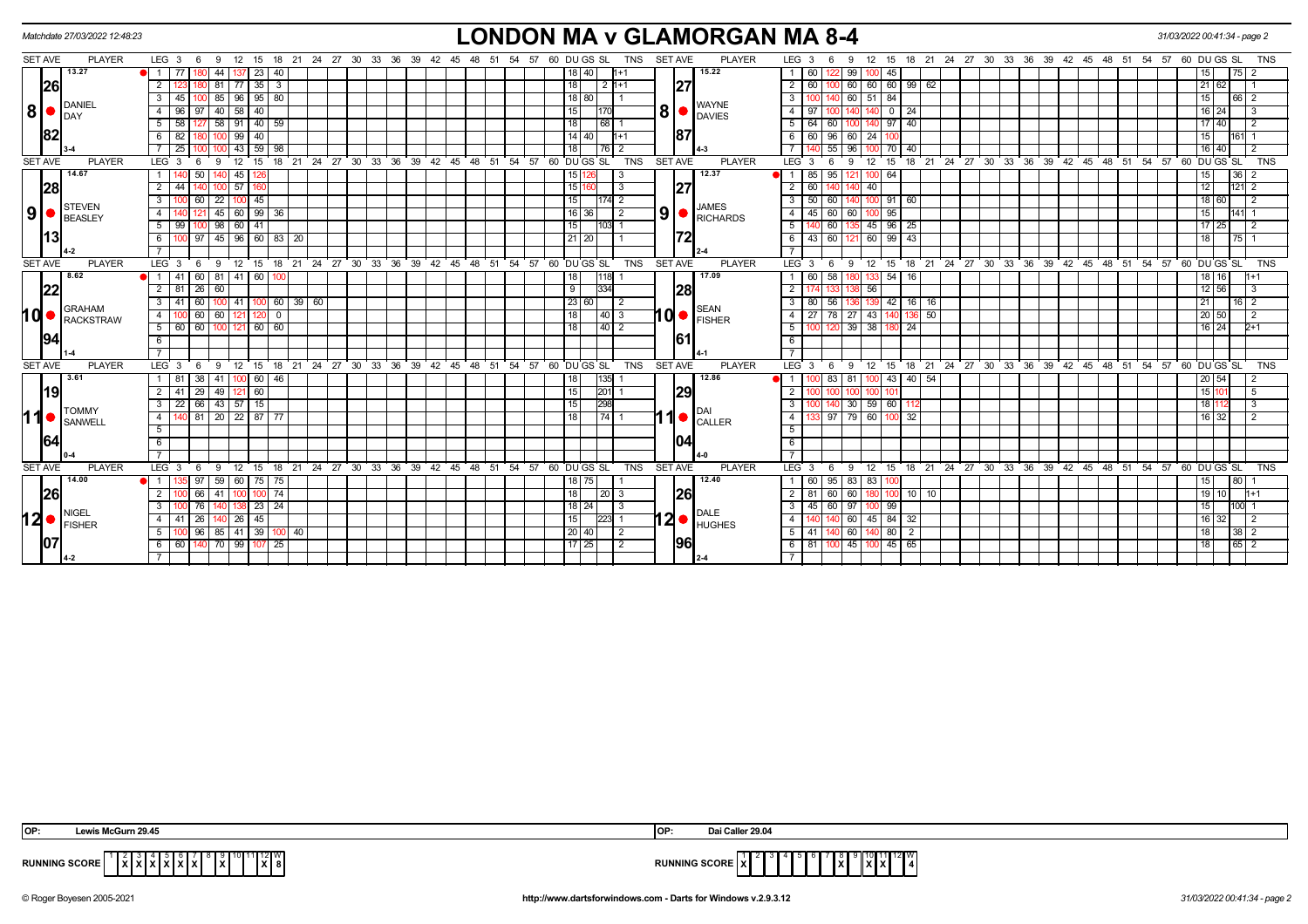TOTALS W 37 30 26.38 0.00 30287 1148 82 31 8 113+8

| LONDON MA            |     |              |      |                |             |            |             |            |      |     |                 | <b>GLAMORGAN MA</b>    |     |        |      |            |             |            |             |            |      |     |                   |
|----------------------|-----|--------------|------|----------------|-------------|------------|-------------|------------|------|-----|-----------------|------------------------|-----|--------|------|------------|-------------|------------|-------------|------------|------|-----|-------------------|
| <b>PLAYER</b>        | W/L | <b>ILWON</b> | LOST | <b>AVE</b>     | <b>TAVE</b> | <b>PTS</b> | <b>DRTS</b> | <b>TON</b> | TON+ | 180 | TONS            | <b>IPLAYER</b>         | W/L | LWON I | LOST | <b>AVE</b> | <b>TAVE</b> | <b>PTS</b> | <b>DRTS</b> | <b>TON</b> | TON+ | 180 | <b>TONS</b>       |
| John Walters         |     |              |      | 25.80          | 10.79       | 2322       | 90          |            |      |     |                 | Shaun Dibbs            |     |        |      | 24.12      | 6.74        | 2219       | 92          |            |      |     | $4 + 1$           |
| Nick Cocks           |     |              |      |                | 14.45       | 2813       | 112         |            |      |     | $11+1$          | Neil Parry             |     |        |      | 24.64      | 10.51       | 2710       | 110         |            |      |     | 9                 |
| Lee Cocks            |     |              |      | 28.1           | 19.10       | 2980       | 106         |            |      |     | $13+2$          | Richie Edwards         |     |        |      | 23.35      | 9.00        | 2358       | 101         |            |      |     | $6+1$             |
| <b>Wayne Brown</b>   | W   |              |      | $27.0^{\circ}$ | 9.53        | 2431       | 90          |            |      |     |                 | Mike Huntley           |     |        |      | 25.69      | 12.40       | 2235       | 87          |            |      |     | 11                |
| <b>Ben West</b>      |     |              |      | 29.31          | 12.24       | 2433       | 83          |            |      |     | 10 <sup>1</sup> | Tim Jones              |     |        |      | 24.95      | 10.22       | 2021       | 81          |            |      |     |                   |
| Lewis McGurn         |     |              |      | 29.45          | 12.23       | 2356       | 80          |            |      |     | $9+1$           | Hywel Manuel           |     |        |      | 27.14      | 11.00       | 2090       |             |            |      |     | 9                 |
| Christopher Holt     |     |              |      | 26.55          | 14.34       | 3000       | 113         |            |      |     | $11+1$          | <b>Mark Challenger</b> |     |        |      | 29.61      | 23.65       | 3376       | 114         |            |      |     | $19+1$            |
| Daniel Day           |     |              |      | 26.82          | 13.27       | 3191       | 119         |            |      |     | $7 + 3$         | <b>Wayne Davies</b>    |     |        |      | 27.87      | 15.22       | 3205       | 115         |            |      |     | 13                |
| Steven Beasley       |     |              |      | 28.13          | 14.67       | 2729       | 97          |            |      |     | 12              | <b>James Richards</b>  |     |        |      | 27.72      | 12.37       | 2633       | 95          |            |      |     |                   |
| Graham Rackstraw     |     |              |      | 22.94          | 8.62        | 1973       | 86          |            |      |     |                 | Sean Fisher            |     |        |      | 28.61      | 17.09       | 2489       | 87          |            |      |     | $10+2$            |
| <b>Tommy Sanwell</b> |     |              |      | 19.64          | 3.61        | 1296       | 66          |            |      |     |                 | Dai Caller             |     |        |      | 29.04      | 12.86       | 2004       | 69          |            |      |     | $12 \overline{ }$ |
| <b>Nigel Fisher</b>  |     |              |      | 26.07          | 14.00       | 2763       | 106         |            |      |     | 12              | Dale Hughes            |     |        |      | 26.96      | 12.40       | 2723       | 101         |            |      |     | $9 + 1$           |

TOTALS L 30 37 26.63 0.00 30063 1129 87 34 6 121+6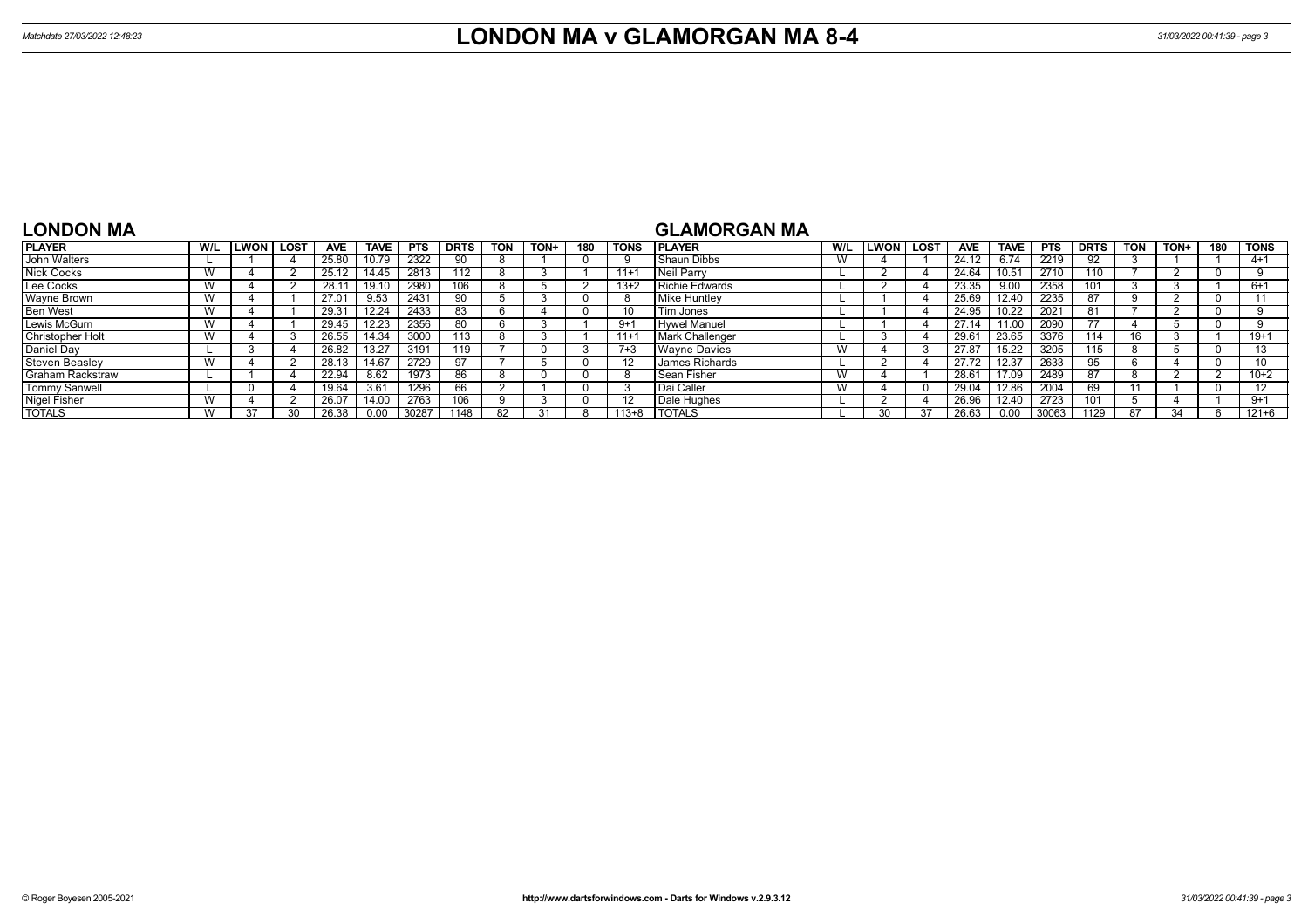|                | Matchdate 26/03/2022 13:23:26                                                                                                                                                                                                                                                                             |                                                                                          | <b>LONDON MB v GLAMORGAN MB 8-4</b>                                                                                             |                                                                                  | 31/03/2022 00:41:58 - page 1        |
|----------------|-----------------------------------------------------------------------------------------------------------------------------------------------------------------------------------------------------------------------------------------------------------------------------------------------------------|------------------------------------------------------------------------------------------|---------------------------------------------------------------------------------------------------------------------------------|----------------------------------------------------------------------------------|-------------------------------------|
| <b>SET AVE</b> | <b>PLAYER</b>                                                                                                                                                                                                                                                                                             | LEG 3 6 9 12 15 18 21 24 27 30 33 36 39 42 45 48 51 54 57 60 DUGS SL TNS SETAVE          | <b>PLAYER</b>                                                                                                                   | LEG 3 6 9 12 15 18 21 24 27 30 33 36 39 42 45 48 51 54 57 60 DUGS SL             | TNS                                 |
|                | 10.37                                                                                                                                                                                                                                                                                                     | 45   85   41   100   43                                                                  | 11.36<br>187 1<br>15 <sub>1</sub>                                                                                               | 140 60 95 32 40                                                                  | 17140                               |
|                | 25                                                                                                                                                                                                                                                                                                        | $\overline{2}$<br>36 95 140 72 92 66                                                     | 28<br>18 66                                                                                                                     | 2 39 180 85 97 60                                                                | 15<br>$40D+1$                       |
|                | <b>IDANNY</b>                                                                                                                                                                                                                                                                                             | 3   45   85   137   140   88   6                                                         | $16$ 6<br>$\overline{2}$<br>DAI                                                                                                 | 3   60   45   60   55   121   12                                                 | 18                                  |
| $\mathbf 1$    | $\bigcap_{\mathsf{FAULKNER}}$                                                                                                                                                                                                                                                                             | 4 140 100 94 95 48 24                                                                    | $1  \bullet  $ POWELL<br>  16   24  <br>$\vert$ 2                                                                               | 4   95   80   85   95   50                                                       | 151<br>$\overline{96}$              |
|                |                                                                                                                                                                                                                                                                                                           | $5 \mid 47 \mid 32 \mid 60 \mid 45 \mid 60 \mid$                                         | 15                                                                                                                              | $5 \mid 137 \mid 85 \mid 101 \mid 58 \mid 60 \mid 60$                            | 17 60<br>$\overline{2}$             |
|                | 88                                                                                                                                                                                                                                                                                                        | $97$ 140 60 140 44 0 20<br>6                                                             | 105<br>19   20  <br>l 2                                                                                                         | $6$ T<br>100 45 83 47 98                                                         | $\overline{18}$<br>$25 \mid 2$      |
|                |                                                                                                                                                                                                                                                                                                           |                                                                                          |                                                                                                                                 | $\overline{7}$                                                                   |                                     |
| <b>SET AVE</b> | PLAYER                                                                                                                                                                                                                                                                                                    | LEG 3 6 9 12 15 18 21 24 27 30 33 36 39 42 45 48 51 54 57 60 DUGS SL                     | <b>PLAYER</b><br><b>TNS</b><br>SET AVE                                                                                          | LEG 3 6 9 12 15 18 21 24 27 30 33 36 39 42 45 48 51 54 57 60 DUGS SL             | <b>TNS</b>                          |
|                | 7.90                                                                                                                                                                                                                                                                                                      | 1   55   137   136   95   54   24                                                        | 11.77<br>$16 \mid 24 \mid$ 2                                                                                                    | 1 60 59 99 140 24                                                                | 15<br>$1119$ 1                      |
|                | 23                                                                                                                                                                                                                                                                                                        | $\overline{2}$<br>85 140 35 137 23                                                       | $\overline{15}$<br> 27<br> 81 2                                                                                                 | 2 85 100 140 40 96 40                                                            | $17 \mid 40 \mid$<br>$\overline{2}$ |
|                |                                                                                                                                                                                                                                                                                                           | 45 81 60 59 42<br>3 <sup>1</sup>                                                         | 15 <sup>1</sup><br>214                                                                                                          | 3   134   140   99   96   32                                                     | $14$ 32<br>2                        |
|                | DANNY<br>$ 2  \bullet  _{\text{BROWN}}^{\text{DANNY}}$                                                                                                                                                                                                                                                    | 55 57 100 140 5 84<br>$\overline{4}$                                                     | <b>DAN</b><br>2 • <br> 60 2<br>18                                                                                               | 4 60 60 59 60 92 97 73                                                           | 20 73                               |
|                |                                                                                                                                                                                                                                                                                                           | 81   41   85   58   41   31   64   60   40<br>5                                          | <b>THOMPSON</b><br>25 40                                                                                                        | 5 60 100 45 30 42 100 56<br>36                                                   | 24<br>2                             |
|                |                                                                                                                                                                                                                                                                                                           | 45 83 59 60<br>6                                                                         | 19 <br>12<br>254                                                                                                                | $6 \mid 177 \mid 60 \mid 60 \mid 58 \mid$<br>146                                 | 151<br>$1+1$                        |
|                |                                                                                                                                                                                                                                                                                                           | $\overline{7}$                                                                           |                                                                                                                                 | 71                                                                               |                                     |
| <b>SET AVE</b> | <b>PLAYER</b>                                                                                                                                                                                                                                                                                             | LEG <sub>3</sub><br>$12 \quad 15$<br>6<br>9                                              | 18 21 24 27 30 33 36 39 42 45 48 51 54 57 60 DUGS SL<br><b>PLAYER</b><br>TNS<br><b>SET AVE</b>                                  | LEG 3<br>12 15 18 21 24 27 30 33 36 39 42 45 48 51 54 57 60 DUGS SL<br>6<br>9    | <b>TNS</b>                          |
|                | $\sqrt{9.02}$                                                                                                                                                                                                                                                                                             | 81   100   60   87   41   0   32  <br>$1 \quad 100$                                      | 10.63<br>24 32 <br>$\frac{12}{2}$                                                                                               | 1   57   60   45   80   59   60   80   20                                        | 24<br>$\overline{140}$              |
|                | 25                                                                                                                                                                                                                                                                                                        | $\overline{2}$<br>140 81 45 83 52                                                        | 25<br>$17$ 52<br>$\overline{2}$                                                                                                 | 2 45 29 42 60 18                                                                 | $\overline{15}$<br>$145D+1$         |
|                |                                                                                                                                                                                                                                                                                                           | $\overline{\mathbf{3}}$<br>81   180   59   60   85                                       | 15<br>36 0+1                                                                                                                    | 3   140   41   94   80   90   56                                                 | 18 56                               |
|                | DEAN<br>$\mathbf{3}$ $\bullet$ $\mathbf{L}_{\text{COUGHLAN}}$                                                                                                                                                                                                                                             | 96 86 99 28 45 45 10<br>$\overline{4}$                                                   | $3$ $\bullet$ $\frac{\text{NELINUM}}{\text{CARTER}}$<br>2111                                                                    | 4   42   137   100   52   41   33                                                | 18<br>$96 \mid 2$                   |
|                |                                                                                                                                                                                                                                                                                                           | $5 \mid 97 \mid 81 \mid 99 \mid 60$                                                      | 12<br>164                                                                                                                       | $5 \mid 95 \mid 140 \mid 99 \mid 41$                                             | 15<br>2                             |
|                |                                                                                                                                                                                                                                                                                                           | 43 55 43 80 60 180<br>6<br>$\vert$ 40                                                    | 1051<br>$20$   40  <br>$D+1$                                                                                                    | 6   140   57   82   46   100<br>56                                               | 18<br>$\sqrt{20}$ 2                 |
|                |                                                                                                                                                                                                                                                                                                           | $\overline{7}$                                                                           |                                                                                                                                 | 7 <sup>1</sup>                                                                   |                                     |
| <b>SET AVE</b> | <b>PLAYER</b>                                                                                                                                                                                                                                                                                             | LEG 3 6 9 12 15 18 21 24 27 30 33 36 39 42 45 48 51 54 57 60 DUGS SL                     | <b>SET AVE</b><br><b>PLAYER</b><br><b>TNS</b>                                                                                   | $LEG-3$<br>6 9 12 15 18 21 24 27 30 33 36 39 42 45 48 51 54 57 60 DUGSSL         | TNS                                 |
|                | 11.35                                                                                                                                                                                                                                                                                                     | 100 60 45 60 83 28<br>$\sqrt{1}$                                                         | 13.28<br>19   28                                                                                                                | 1   99   57   58   41  <br>41                                                    |                                     |
|                | 23                                                                                                                                                                                                                                                                                                        | 43 60 60 60 100<br>$\overline{2}$                                                        | 25 <br>15<br> 178  1                                                                                                            | 2 1<br>96 140 80 5 40                                                            | 17 40<br>$\mathcal{P}$              |
|                |                                                                                                                                                                                                                                                                                                           | 140 60 60 125 40 56 10 10<br>$\overline{\cdot \cdot \cdot}$                              | $22$ 10<br>l 2                                                                                                                  | $3   100   60   60   125   83   33   26$                                         | 21<br>$14 \mid 2$                   |
| 4 •            | <b>IMATT</b>                                                                                                                                                                                                                                                                                              | 45 68 45 41 60 96<br>$\overline{4}$                                                      | <b>JOSH</b><br>$4 • $ $\frac{1}{20}$<br>18<br>146                                                                               | 4 4 45 40 85 59 140 44 88                                                        | 21 88                               |
|                | <b>WOOD</b>                                                                                                                                                                                                                                                                                               | $\boxed{52}$ 125 41 41 140<br>$-5$                                                       | 15<br>$102$ 2                                                                                                                   | 5 180 180 94 31 16                                                               | 14 16<br>$0+2$                      |
|                | 38                                                                                                                                                                                                                                                                                                        | 6 6 6 6 140 45 140 30 12                                                                 | 55<br>8 <sup>2</sup><br>21                                                                                                      | 6 6 6 59 100 123 41 78 30<br>10 <sup>1</sup>                                     | $22$ 10<br>$\overline{2}$           |
|                |                                                                                                                                                                                                                                                                                                           |                                                                                          |                                                                                                                                 |                                                                                  |                                     |
| <b>SET AVE</b> | <b>PLAYER</b>                                                                                                                                                                                                                                                                                             | LEG 3 6 9<br>12 15 18 21 24 27 30 33 36 39 42 45 48 51 54 57 60 DUGS SL                  | <b>TNS</b><br><b>SET AVE</b><br><b>PLAYER</b>                                                                                   | LEG 3 6 9 12 15 18 21 24 27 30 33 36 39 42 45 48 51 54 57 60 DUGS SL             | TNS                                 |
|                | 11.38                                                                                                                                                                                                                                                                                                     | 1 68 39 60 83 83 32 100 36                                                               | 8.32<br>$22$ 36                                                                                                                 | $\bullet$   1   60   58   60   55   43   59   60   58                            | 24<br> 48                           |
|                | 25                                                                                                                                                                                                                                                                                                        | $\overline{2}$<br>59 85 47 60 11                                                         | 18 110<br> 23 <br>$\sqrt{2}$                                                                                                    | 2 47 125 121 58 90                                                               | 15<br>60 2                          |
|                |                                                                                                                                                                                                                                                                                                           | دى<br>140 85 92 140 20 24                                                                | $17$   24  <br>$\overline{2}$                                                                                                   | 3   43   26   100   60   97   12                                                 | 18                                  |
|                | JOHN<br>$5$ $\bullet$ $\frac{100 \text{ m}}{100 \text{EBER}}$                                                                                                                                                                                                                                             | 4   70   84   44   11   60   82   98   40                                                | <b>MIKE</b><br>$5 \nvert \nvert$ stanton<br>24<br>  12                                                                          | 4 22 57 58 93 81 94 48 48                                                        | 23 48                               |
|                |                                                                                                                                                                                                                                                                                                           | 5<br>100 85 140 95 33 28                                                                 | 18<br>12012                                                                                                                     | 5   41   45   46   121   123<br>78 I 47                                          | 20 47<br>2                          |
|                | 120                                                                                                                                                                                                                                                                                                       | 140 41 80<br>6<br>$12$   128<br>$82$ 18                                                  | 156<br>19 18 1                                                                                                                  | 6 6 60 60 96 45 121<br>55                                                        | 18<br>$64$ 1                        |
|                |                                                                                                                                                                                                                                                                                                           | $\overline{7}$                                                                           |                                                                                                                                 | $\overline{7}$                                                                   |                                     |
| <b>SET AVE</b> | <b>PLAYER</b>                                                                                                                                                                                                                                                                                             | LEG 3  6  9  12  15  18  21  24  27  30  33  36  39  42  45  48  51  54  57  60  DUGS SL | <b>TNS</b><br><b>SET AVE</b><br><b>PLAYER</b>                                                                                   | $LEG^{\cdot}$ 3<br>6 9 12 15 18 21 24 27 30 33 36 39 42 45 48 51 54 57 60 DUGSSL | <b>TNS</b>                          |
|                | 12.05                                                                                                                                                                                                                                                                                                     | $\bullet$   1   28   41   100   140   100  <br>92                                        | 9.40<br>$17$ 92<br>$\vert$ 3                                                                                                    | 1   100   60   45   100 100                                                      | 15<br> 96 <br>$\cdot$ 3             |
|                | 29                                                                                                                                                                                                                                                                                                        | 43 60 180 38<br>2 180                                                                    | 25<br>$D+2$<br>15   38                                                                                                          | 2 100<br>$100$ 60 $140$ 35                                                       | 15<br>66 3                          |
|                |                                                                                                                                                                                                                                                                                                           | 3 100 56 100 55 83 67 40                                                                 | 20   40  <br>$\sqrt{2}$                                                                                                         | 3   60   60   85   95   60   29                                                  | 18<br>112                           |
|                | $6 \odot$ $\odot$ $\odot$ $\odot$ $\odot$ $\odot$ $\odot$ $\odot$ $\odot$ $\odot$ $\odot$ $\odot$ $\odot$ $\odot$ $\odot$ $\odot$ $\odot$ $\odot$ $\odot$ $\odot$ $\odot$ $\odot$ $\odot$ $\odot$ $\odot$ $\odot$ $\odot$ $\odot$ $\odot$ $\odot$ $\odot$ $\odot$ $\odot$ $\odot$ $\odot$ $\odot$ $\odot$ | 4<br>100 100 83<br>81   1<br>32                                                          | <b>GAVIN</b><br>$60$ STERIO<br>17 32<br>-3                                                                                      | 4 60 100 45 60                                                                   | 18<br>36 <sup>1</sup>               |
|                |                                                                                                                                                                                                                                                                                                           | $5\overline{)}$                                                                          |                                                                                                                                 | 5 <sup>5</sup>                                                                   |                                     |
|                | 1041                                                                                                                                                                                                                                                                                                      | 6                                                                                        | 167                                                                                                                             | 6                                                                                |                                     |
|                |                                                                                                                                                                                                                                                                                                           | $\overline{7}$                                                                           |                                                                                                                                 | $\overline{7}$                                                                   |                                     |
| <b>SET AVE</b> | <b>PLAYER</b>                                                                                                                                                                                                                                                                                             | LEG 3 6 9 12 15 18 21 24 27 30 33 36 39 42 45 48 51 54 57 60 DUGS SL                     | <b>PLAYER</b><br>TNS<br><b>SET AVE</b>                                                                                          | LEG 3 6 9 12 15 18 21 24 27 30 33 36 39 42 45 48 51 54 57 60 DUGS SL TNS         |                                     |
|                | $\sqrt{9.92}$                                                                                                                                                                                                                                                                                             | 1 55 80 100 99 83 52 32                                                                  | 8.20                                                                                                                            | $\bullet$ 1 60 60 45 100 46<br>100 40                                            | 50 <sub>1</sub><br>21               |
|                | 29                                                                                                                                                                                                                                                                                                        | $\overline{2}$<br>120 180 45 138 18                                                      | 25 <br>14   18  <br>$2+1$                                                                                                       | 2 45 40 140 95                                                                   | 12                                  |
|                |                                                                                                                                                                                                                                                                                                           | $\overline{\mathbf{3}}$<br>58 95 40 34 135                                               | 1811<br>l 2                                                                                                                     | 3 60 100 81 140 80<br>$\Omega$                                                   | 18<br>$40 \mid 2$                   |
| $\overline{7}$ | STEVE<br>FERGUSON                                                                                                                                                                                                                                                                                         | 4 95 58 60 180 88 20                                                                     | <b>NEIL</b><br>$7$ $\bullet$ $\overline{\phantom{a}}$ $\overline{\phantom{a}}$ $\overline{\phantom{a}}$<br>$17$   20  <br>$D+1$ | 4 60 140 100 59 60                                                               | 15<br>$82$ 2                        |
|                |                                                                                                                                                                                                                                                                                                           | $5\overline{)}$                                                                          |                                                                                                                                 | 5                                                                                |                                     |
|                |                                                                                                                                                                                                                                                                                                           | 6                                                                                        | 102                                                                                                                             | 6                                                                                |                                     |
|                |                                                                                                                                                                                                                                                                                                           | $\overline{7}$                                                                           |                                                                                                                                 | 7 <sup>1</sup>                                                                   |                                     |

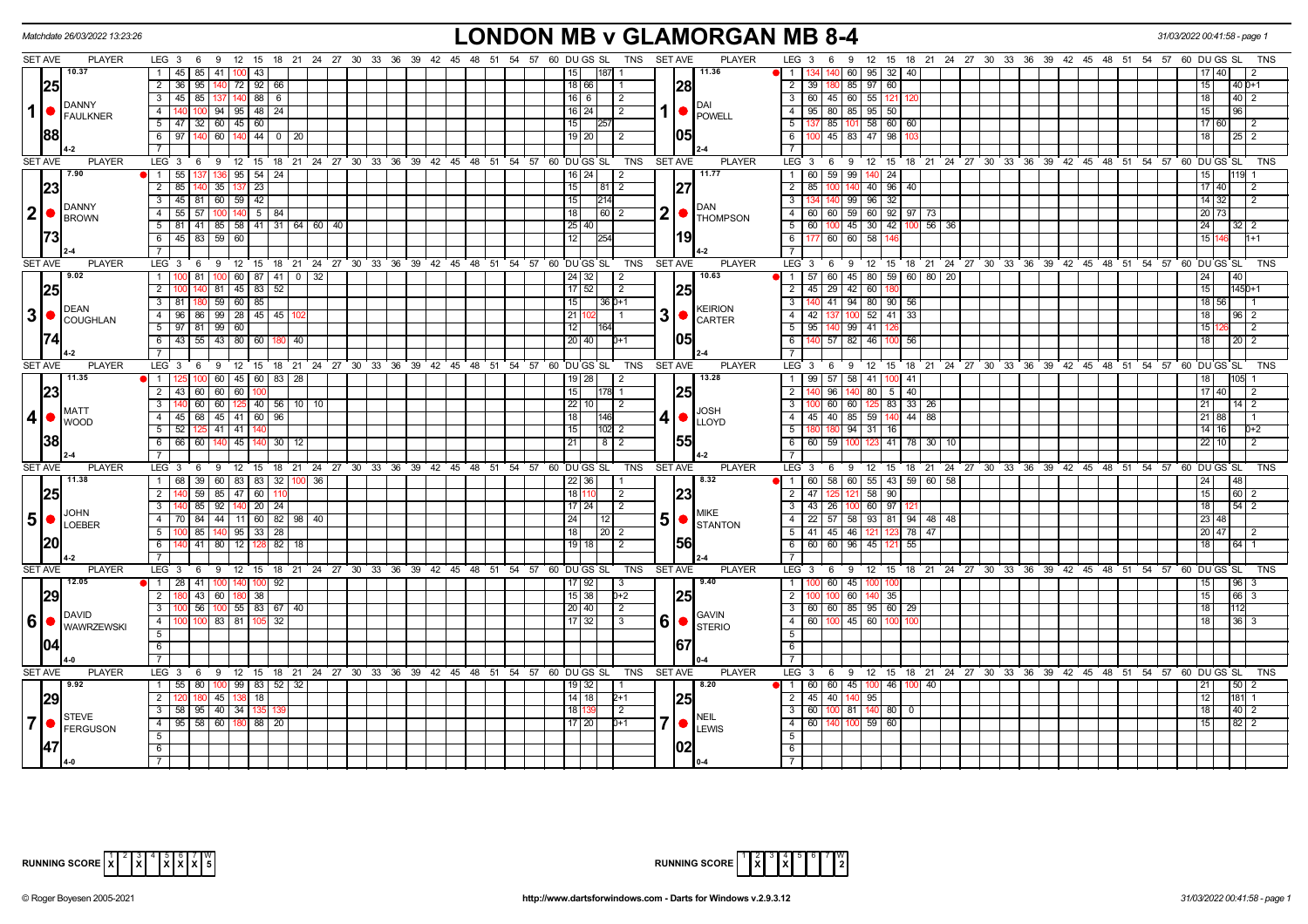| Matchdate 26/03/2022 13:23:26                                     |               |                                      |                             |               |                |                |                                     |       |                  |    |            |       |    |                                                |                |                | <b>LONDON MB v GLAMORGAN MB 8-4</b> |                          |                 |                              |                                  |                                   |                                    |  |                                              |    |    |       |                 | 31/03/2022 00:42:05 - page 2 |                |
|-------------------------------------------------------------------|---------------|--------------------------------------|-----------------------------|---------------|----------------|----------------|-------------------------------------|-------|------------------|----|------------|-------|----|------------------------------------------------|----------------|----------------|-------------------------------------|--------------------------|-----------------|------------------------------|----------------------------------|-----------------------------------|------------------------------------|--|----------------------------------------------|----|----|-------|-----------------|------------------------------|----------------|
| SET AVE                                                           | <b>PLAYER</b> | LEG <sub>3</sub><br>- 6              | 12<br>9                     | 15            | 18 21          |                |                                     |       |                  |    |            |       |    | 24 27 30 33 36 39 42 45 48 51 54 57 60 DUGS SL | TNS            | <b>SET AVE</b> | <b>PLAYER</b>                       | LEG <sub>3</sub>         |                 |                              | $12 \overline{ }$<br>15          |                                   |                                    |  | 18 21 24 27 30 33 36 39 42 45 48 51 54 57    |    |    |       |                 | 60 DU GS SL                  | <b>TNS</b>     |
| 15.47                                                             |               | 1 <sup>1</sup><br>60                 | 40<br>83                    | 80            | $82$   14      |                |                                     |       |                  |    |            |       |    | 21 I                                           |                |                | 11.79                               |                          |                 | 26                           |                                  | 15<br>0 <sup>1</sup>              |                                    |  |                                              |    |    |       |                 | 15                           |                |
| 26                                                                |               | $\overline{2}$<br>85                 | 41                          | 85            | 130<br>15      |                |                                     |       |                  |    |            |       |    | 20 15                                          | -2             | 24             |                                     |                          | 66              | 40<br>60                     | 80<br>45                         | 60   90                           |                                    |  |                                              |    |    |       | 21              | 60                           |                |
|                                                                   |               | $\mathbf{3}$<br>81                   | 60                          | $140$ 60      | 20             |                |                                     |       |                  |    |            |       |    | $16$   20                                      | 2              |                |                                     |                          |                 | 43<br>98                     | 139 49                           |                                   |                                    |  |                                              |    |    |       | 15              | $32 \mid 2$                  |                |
| <b>SCOTT</b><br> 8 <br>$\bullet$<br>ARTISS                        |               | $\overline{4}$                       |                             | 60            | 59<br>-36      |                |                                     |       |                  |    |            |       |    | 21<br>  20   2                                 |                | 8 •            | <b>DANIEL</b><br><b>THOMAS</b>      |                          | 59              | 60<br>97                     | 85                               | 68 0                              | 32                                 |  |                                              |    |    |       | $\overline{22}$ | 32                           |                |
|                                                                   |               | 5<br>58                              | 85                          | 60   46       | 112            |                |                                     |       |                  |    |            |       |    | 18 <sup>1</sup>                                | $\overline{2}$ |                |                                     | $5 \mid 85$              |                 | $140$ 54 80<br>45            |                                  |                                   |                                    |  |                                              |    |    |       | 15              | $97$   1                     |                |
| 88                                                                |               | - 6<br>46                            |                             | 35            |                |                |                                     |       |                  |    |            |       |    | 15 35 1                                        | 2+1            | 179            |                                     | - 6                      |                 | 41                           | 60<br>60                         |                                   |                                    |  |                                              |    |    |       | 15              | 140 2                        |                |
|                                                                   |               |                                      |                             |               |                |                |                                     |       |                  |    |            |       |    |                                                |                |                |                                     |                          |                 |                              |                                  |                                   |                                    |  |                                              |    |    |       |                 |                              |                |
| <b>SET AVE</b>                                                    | <b>PLAYER</b> | LEG <sub>3</sub><br>- 6              | 9<br>12                     | - 15          | 18 21          | 24 27 30       |                                     |       | 33 36 39 42 45   |    | $48$ 51 54 |       |    | 57 60 DU GS SL                                 | <b>TNS</b>     | <b>SET AVE</b> | <b>PLAYER</b>                       | LEG <sup>3</sup>         |                 | -9<br>- 6                    | 12<br>15                         |                                   |                                    |  | 18 21 24 27 30 33 36 39 42 45                |    |    |       |                 | 48 51 54 57 60 DUGS SL       | <b>TNS</b>     |
| 11.41                                                             |               |                                      | 60                          | 5137          |                | $44$ 35 0 3 0  |                                     |       |                  |    |            |       |    | 30                                             | $2D+1$         |                | 12.42                               |                          |                 | 83<br>85                     | 36<br>65                         |                                   | $9$ 58 0 17 4 4                    |  |                                              |    |    |       |                 | $32 \mid 4$                  |                |
| 21                                                                |               |                                      | 59                          | 43            | 40             |                |                                     |       |                  |    |            |       |    | $16$ 40                                        | -3             | 20             |                                     | $\overline{2}$           | 43              | 40<br>83                     | 99<br>100                        |                                   |                                    |  |                                              |    |    |       |                 | $136$ 1                      |                |
| <b>LIAM</b>                                                       |               | $\overline{\mathbf{3}}$<br>-3<br>83  | 60<br>57                    | 60            | 96             |                |                                     |       |                  |    |            |       |    | 18                                             |                |                | <b>JEFF</b>                         | $\overline{3}$           |                 | 28                           | 39<br>81                         | $17 \mid 56$                      |                                    |  |                                              |    |    |       | 20              | 56                           | $1 + 1$        |
| $\vert 9 \vert$ $\bullet$ $\vert_{\textrm{HILL}}^{\textrm{LIAN}}$ |               | $\overline{4}$<br>58                 | 60                          | 39   60       |                | $100$ 52 16 16 |                                     |       |                  |    |            |       |    | 25 16                                          | l 2            | 9              | <b>THOMAS</b>                       | 4                        | 64              | 85<br>$45 \mid 25$           | 70                               | 26 100 55                         |                                    |  |                                              |    |    |       | 24              | 31                           |                |
|                                                                   |               | 5<br>60                              | 60                          | 64            | $40$   56   35 |                |                                     |       |                  |    |            |       |    | 24<br>-5                                       |                |                |                                     |                          | 83              |                              | 44<br>80                         | $\overline{0}$<br>$\overline{0}$  | $\overline{\phantom{0}}$<br>14     |  |                                              |    |    |       | 26              |                              |                |
| 96                                                                |               | II 81                                | 84                          | 58 141        | 16             |                |                                     |       |                  |    |            |       |    | 16   16                                        | $\overline{2}$ | 180            |                                     | - 6 I                    | 26              | $95 \mid 43 \mid 12 \rangle$ |                                  |                                   |                                    |  |                                              |    |    |       |                 | $16\overline{2}$             |                |
|                                                                   |               | 60                                   | 57<br>39                    | l 57          | 60             |                |                                     |       |                  |    |            |       |    | 21 <sub>1</sub><br>l 64                        |                |                |                                     |                          | $\overline{24}$ | 45<br>96                     | 83<br>25                         | 47                                | 60                                 |  |                                              |    |    |       |                 | 23 60                        |                |
| <b>SET AVE</b>                                                    | <b>PLAYER</b> | LEG <sup>3</sup>                     |                             | 15            | 21             |                | 24 27 30 33 36 39 42 45 48 51 54 57 |       |                  |    |            |       |    | 60 DU GS SL                                    | <b>TNS</b>     | <b>SET AVE</b> | <b>PLAYER</b>                       | LEG <sub>3</sub>         |                 |                              |                                  | 21                                | $\overline{24}$ $\overline{27}$ 30 |  | 33 36 39 42 45 48 51 54 57                   |    |    |       | 60 DU GS SL     |                              | <b>TNS</b>     |
| 14.64                                                             |               | 39                                   | 81                          | $64$ 95       | 10 I           | $^{\circ}$     |                                     |       |                  |    |            |       | 24 | 4   2                                          |                |                | 21.60                               |                          |                 | 81<br>45 I                   | 95<br>100 I                      | 30 <sub>1</sub><br>$\overline{0}$ | 10                                 |  |                                              |    |    |       |                 | 22 10                        | $\overline{2}$ |
| 26                                                                |               | 100 60                               | 140                         | 119 82        |                |                |                                     |       |                  |    |            |       |    | 14   82                                        | 3              | 25             |                                     |                          |                 | $45 \mid 40$                 |                                  |                                   |                                    |  |                                              |    |    |       | 15              | $362+1$                      |                |
| <b>JOHN</b>                                                       |               | $\overline{3}$                       |                             | 60 97 86 24   |                |                |                                     |       |                  |    |            |       |    | $16$   24                                      | $\overline{2}$ |                |                                     |                          |                 | 45 <sub>1</sub>              | 56<br>140                        |                                   |                                    |  |                                              |    |    |       | 15              | $20 \mid 3$                  |                |
| $10 \bullet$ $\bullet$ $\bullet$ $\bullet$                        |               | $\overline{4}$<br>60                 | 95                          |               |                |                |                                     |       |                  |    |            |       |    | 12<br>$106$ 2                                  |                |                | $10 \cdot \frac{JEFF}{BASS}$        | 4                        | 60              |                              | 83<br>78                         |                                   |                                    |  |                                              |    |    |       |                 | $15 \overline{\smash{78}}$   | $1 + 1$        |
|                                                                   |               | 5<br>$45 \mid 83$                    | 41                          | $100$ 66      | $58$   92   0  |                |                                     |       |                  |    |            |       |    | 24<br>$16$   1                                 |                |                |                                     |                          |                 | 95                           | 26                               | $30$ 0                            | 10                                 |  |                                              |    |    |       |                 | 24 10                        | l 3            |
| 21                                                                |               | 6<br>83<br>60                        |                             | 83 41         | $75$ 36        |                |                                     |       |                  |    |            |       |    | 19 36                                          |                | 75             |                                     | ჩ                        | 24              | 45                           | 11<br>140                        | 69                                |                                    |  |                                              |    |    |       | 21              | $12 \mid 3$                  |                |
|                                                                   |               | 96<br>60                             |                             | IOOI 65 I     | 58<br>22       |                |                                     |       |                  |    |            |       |    | 20 22                                          | $\overline{2}$ |                |                                     |                          | 41              |                              | 82<br>26                         | 60                                |                                    |  |                                              |    |    |       |                 | $92$ 2                       |                |
| <b>SET AVE</b>                                                    | <b>PLAYER</b> | LEG <sub>3</sub>                     | 12                          | 15            | 18<br>21       | 24 27 30       |                                     | 33 36 | $39 \t 42 \t 45$ | 48 | 51         | 54 57 |    | 60 DU GS SL                                    | <b>TNS</b>     | <b>SET AVE</b> | <b>PLAYER</b>                       | $LEG_3$                  |                 |                              |                                  | 18<br>21                          | 24 27 30 33 36                     |  | 39 42 45                                     | 48 | 51 | 54 57 |                 | 60 DU GS SL                  | <b>TNS</b>     |
| 9.21                                                              |               | 60<br>45                             | 41<br>83                    |               | -32<br>140 I   |                |                                     |       |                  |    |            |       |    | 19132                                          | -2             |                | 8.57                                |                          | 28              | 83<br>85                     | 60<br>88 <sub>1</sub>            | 57   60                           |                                    |  |                                              |    |    |       | 21              | 40                           |                |
| 22                                                                |               | 60                                   | 26<br>30 1                  |               | $38 \mid 24$   |                |                                     |       |                  |    |            |       | 21 | 62   2                                         |                | 23             |                                     | $\overline{2}$           |                 | 99<br>59                     | $-43$<br>76                      | $79$   20                         |                                    |  |                                              |    |    |       |                 | 21 20                        |                |
| GENE                                                              |               | $\overline{\cdot \cdot \cdot}$<br>78 | $30 \mid 28 \mid 45$        |               |                |                |                                     |       |                  |    |            |       |    | 15                                             | 1400+1         |                | <b>ADRIAN</b>                       | $\overline{3}$           |                 | 58                           | 60 50 60                         |                                   |                                    |  |                                              |    |    |       |                 | 17 60                        | l 2            |
| 11 $\bullet$<br>Iншт                                              |               | $\overline{4}$<br>83                 | 24                          | 81   46       |                | 85 39 23 20    |                                     |       |                  |    |            |       |    | 25 20                                          |                | ∙1∎ r          | <b>JONES</b>                        | $\overline{4}$           | 46              | 45<br>82 I                   | 65<br>$\overline{28}$            | $121$ 28                          | - 70                               |  |                                              |    |    |       | $\overline{24}$ | 16 <sup>1</sup>              |                |
|                                                                   |               | 5                                    | 43 28 60 30 83 99 43 73     |               |                |                |                                     |       |                  |    |            |       |    | 24<br>142 I                                    |                |                |                                     | - 5 I                    | 99              | 101                          | 88 85 88                         | 01306                             | $\vert$ 4                          |  |                                              |    |    |       | 25              | -4                           |                |
| 25                                                                |               | 60<br>6                              | 60                          | 40   97       | 56             |                |                                     |       |                  |    |            |       |    | 48 <br>18                                      |                | 160            |                                     | 6                        | ഹ               | 44                           | $\overline{75}$<br>85            | 60                                |                                    |  |                                              |    |    |       |                 | 17 60                        | $\overline{2}$ |
|                                                                   |               | $\overline{7}$                       |                             |               |                |                |                                     |       |                  |    |            |       |    |                                                |                |                |                                     |                          |                 |                              |                                  |                                   |                                    |  |                                              |    |    |       |                 |                              |                |
| <b>SET AVE</b>                                                    | <b>PLAYER</b> | LEG 3<br>- 6                         | - 9                         | $12 \quad 15$ |                |                | 18 21 24 27 30 33 36 39 42 45       |       |                  |    |            |       |    | 48 51 54 57 60 DU GS SL                        | TNS            | SET AVE        | <b>PLAYER</b>                       | LEG <sub>3</sub>         |                 | - 9<br>- 6                   | 12                               |                                   |                                    |  | 15 18 21 24 27 30 33 36 39 42 45 48 51 54 57 |    |    |       |                 | 60 DU GS SL                  | TNS            |
| 11.77                                                             |               | $\blacksquare$<br>60                 |                             | $100$ 40      | 80             |                |                                     |       |                  |    |            |       |    | $17$   80                                      | -3             |                | 5.65                                |                          | 81              | 60<br>28 I                   | 81                               |                                   |                                    |  |                                              |    |    |       |                 | 151                          |                |
| 26                                                                |               | 36                                   | 100 I                       | 49 85 59 32   |                |                |                                     |       |                  |    |            |       |    | 19 32                                          | $\vert$ 2      | 20             |                                     | 2 <sup>1</sup>           | 2               | 100                          | 60 43 60 24 125                  |                                   |                                    |  |                                              |    |    |       | 21              | $87 2$                       |                |
| <b>ALEX</b>                                                       |               | $\overline{\mathbf{3}}$<br>96        |                             | $91$ 74       |                |                |                                     |       |                  |    |            |       |    | 15 74                                          | $\sqrt{2}$     |                |                                     | $\overline{\phantom{a}}$ | 40              | 85                           | 41                               |                                   |                                    |  |                                              |    |    |       | 12              | $235$ 1                      |                |
| $12$ $\bullet$ $\stackrel{\text{ALEX}}{\text{HARRIS}}$            |               | $\overline{4}$<br>81   26            | 59   85   140   42   52   0 |               |                |                |                                     |       |                  |    |            |       |    | 24<br>I 16 I 1                                 |                |                | $12$ $\bullet$ COLIN                | 4 I                      | 60 58           |                              | 43   96   28   60   79   61   16 |                                   |                                    |  |                                              |    |    |       |                 | 26 16                        |                |
|                                                                   |               | 35<br>5<br>60                        | 100 I                       | $136$ 83      | $55 \mid 32$   |                |                                     |       |                  |    |            |       |    | 19 32                                          | 2              |                |                                     | $5 \mid 22 \mid 41$      |                 |                              | 42 60                            | 39                                |                                    |  |                                              |    |    |       | 18              |                              |                |
| <b>48</b>                                                         |               | 6                                    |                             |               |                |                |                                     |       |                  |    |            |       |    |                                                |                | 38             |                                     | 6                        |                 |                              |                                  |                                   |                                    |  |                                              |    |    |       |                 |                              |                |
|                                                                   |               |                                      |                             |               |                |                |                                     |       |                  |    |            |       |    |                                                |                |                |                                     |                          |                 |                              |                                  |                                   |                                    |  |                                              |    |    |       |                 |                              |                |

| IOP. | Steve Ferguson 29.47                                                                                                                   | OP                   | hompson 27.19                                          |
|------|----------------------------------------------------------------------------------------------------------------------------------------|----------------------|--------------------------------------------------------|
|      | 9 10 11 12 W<br>7131313131<br><b>RUNNING SCORE X</b><br>IXI 8<br>$\mathbf{I} \times \mathbf{I}$<br>1x I<br>$\mathbf{L}$<br>----------- | <b>RUNNING SCORE</b> | 11 12 W<br>19101<br>IXI.<br>l x l<br>.<br>IxI<br>I A I |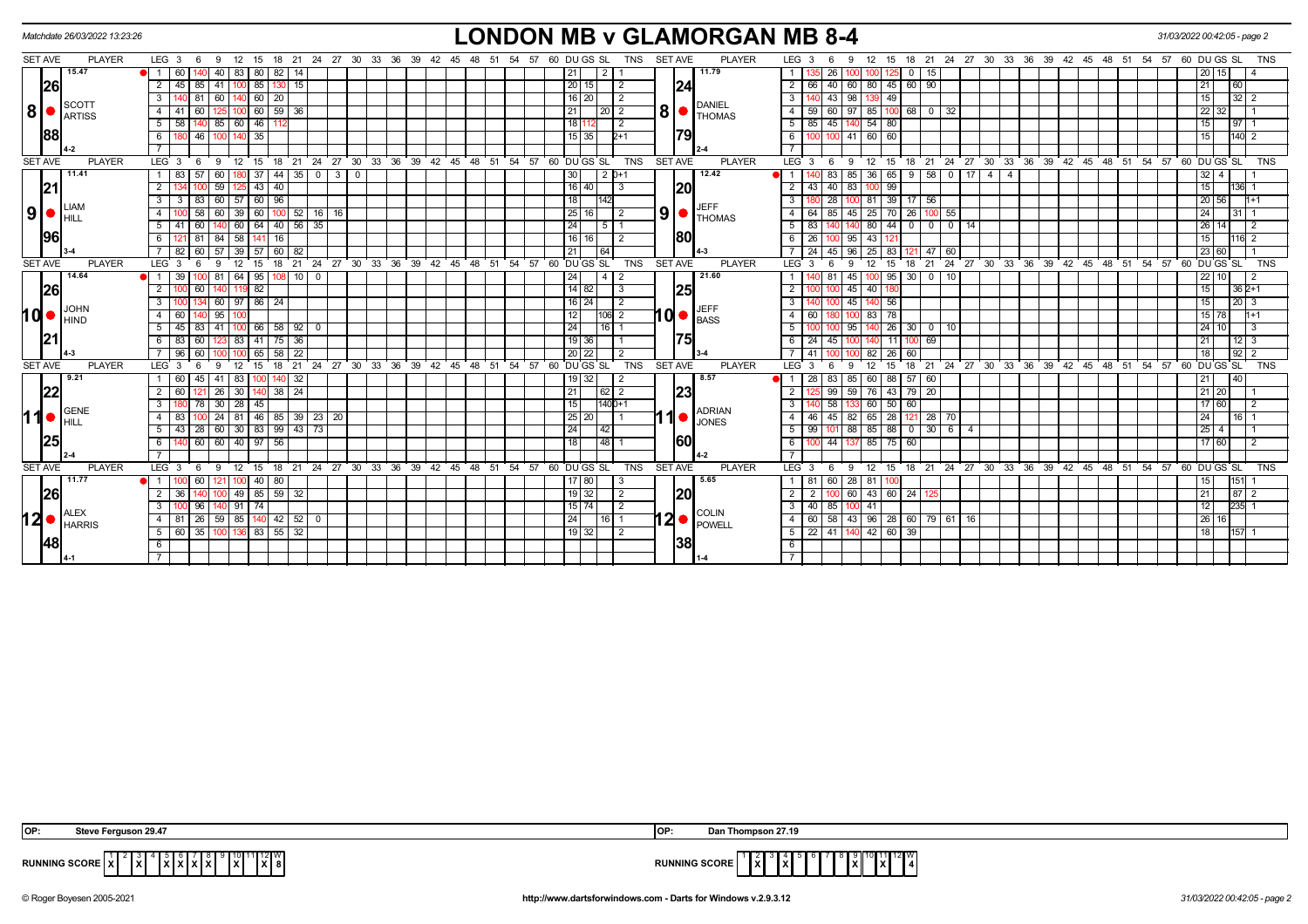| <b>LONDON MB</b> |  |  |
|------------------|--|--|
|------------------|--|--|

# **GLAMORGAN MB**

| <b>PLAYER</b>       | W/L | LWON | LOST | <b>AVE</b> | <b>TAVE</b> | <b>PTS</b> | <b>DRTS</b> | <b>TON</b> | TON+ | 180          | <b>TONS</b> | <b>I PLAYER</b>       | W/L | <b>ILWON</b> | <b>LOST</b> | <b>AVE</b> | TAVE. | <b>PTS</b> | <b>DRTS</b> | <b>TON</b> | TON+ | 180 | <b>TONS</b> |
|---------------------|-----|------|------|------------|-------------|------------|-------------|------------|------|--------------|-------------|-----------------------|-----|--------------|-------------|------------|-------|------------|-------------|------------|------|-----|-------------|
| Danny Faulkner      | W   |      |      | 25.88      | 10.37       | 2562       | 99          |            |      |              |             | Dai Powell            |     |              |             | 28.05      | 1.36  | 2805       | 100         |            |      |     | $8 + 1$     |
| Danny Brown         |     |      |      | 23.73      | 7.90        | 2397       | 101         |            |      | $\mathbf{U}$ |             | Dan Thompson          | W   |              |             | 27.19      | 11.77 | 2855       | 105         |            |      |     | $8+1$       |
| Dean Coughlan       | W   |      |      | 25.74      | 9.02        | 2806       | 109         |            |      |              | $5+2$       | <b>Keirion Carter</b> |     |              |             | 25.05      | 10.63 | 2705       | 108         |            |      |     | $7 + 1$     |
| <b>Matt Wood</b>    |     |      |      | 23.38      | 1.35        | 2572       | 110         |            |      |              |             | Josh Llovd            |     |              |             | 25.55      | 13.28 | 2887       | 113         |            |      |     | $8 + 2$     |
| John Loeber         | W   |      |      | 25.20      | 11.38       | 2974       | 118         |            |      |              |             | Mike Stanton          |     |              |             | 23.56      | 8.32  | 2780       | 118         |            |      |     |             |
| David Wawrzewski    | W   |      |      | 29.04      | 12.05       | 2004       | 69          |            |      |              | $8+2$       | Gavin Sterio          |     |              |             | 25.67      | 9.40  | 1694       | 66          |            |      |     |             |
| Steve Ferguson      | W   |      |      | 29.47      | 9.92        | 2004       | 68          |            |      |              | $5+2$       | Neil Lewis            |     |              |             | 25.02      | 8.20  | 1651       | 66          |            |      |     |             |
| <b>Scott Artiss</b> | W   |      |      | 26.88      | 15.47       | 2984       | 111         |            |      |              | $11 +$      | Daniel Thomas         |     |              |             | 24.79      | 11.79 | 2677       | 108         |            |      |     | 10          |
| Liam Hill           |     |      |      | 21.96      | 1.41        | 3294       | 150         |            |      |              | -8+         | eff Thomas            |     |              |             | 20.80      | 12.42 | 3224       | 155         |            |      |     | $9+1$       |
| John Hind           | W   |      |      | 26.21      | 14.64       | 3381       | 129         |            |      |              |             | Jeff Bass             |     |              |             | 25.75      | 21.60 | 3347       | 130         |            |      |     | $16 + 2$    |
| Gene Hill           |     |      |      | 22.25      | 9.21        | 2714       | 122         |            |      |              | $6+$        | l Adrian Jones        |     |              |             | 23.60      | 8.57  | 2950       | 125         |            |      |     |             |
| Alex Harris         | W   |      |      | 26.48      | 11.77       | 2489       | 94          |            |      |              |             | <b>Colin Powell</b>   |     |              |             | 20.38      | 5.65  | 1875       | 92          |            |      |     |             |
| <b>TOTALS</b>       | W   | 41   |      | 25.14      | 0.00        | 32181      | 1280        | 65         |      |              | $98 + 9$    | <b>TOTALS</b>         |     | 28           | 41          | 24.46      | 0.00  | 31450      | 1286        |            |      |     | $101 + 8$   |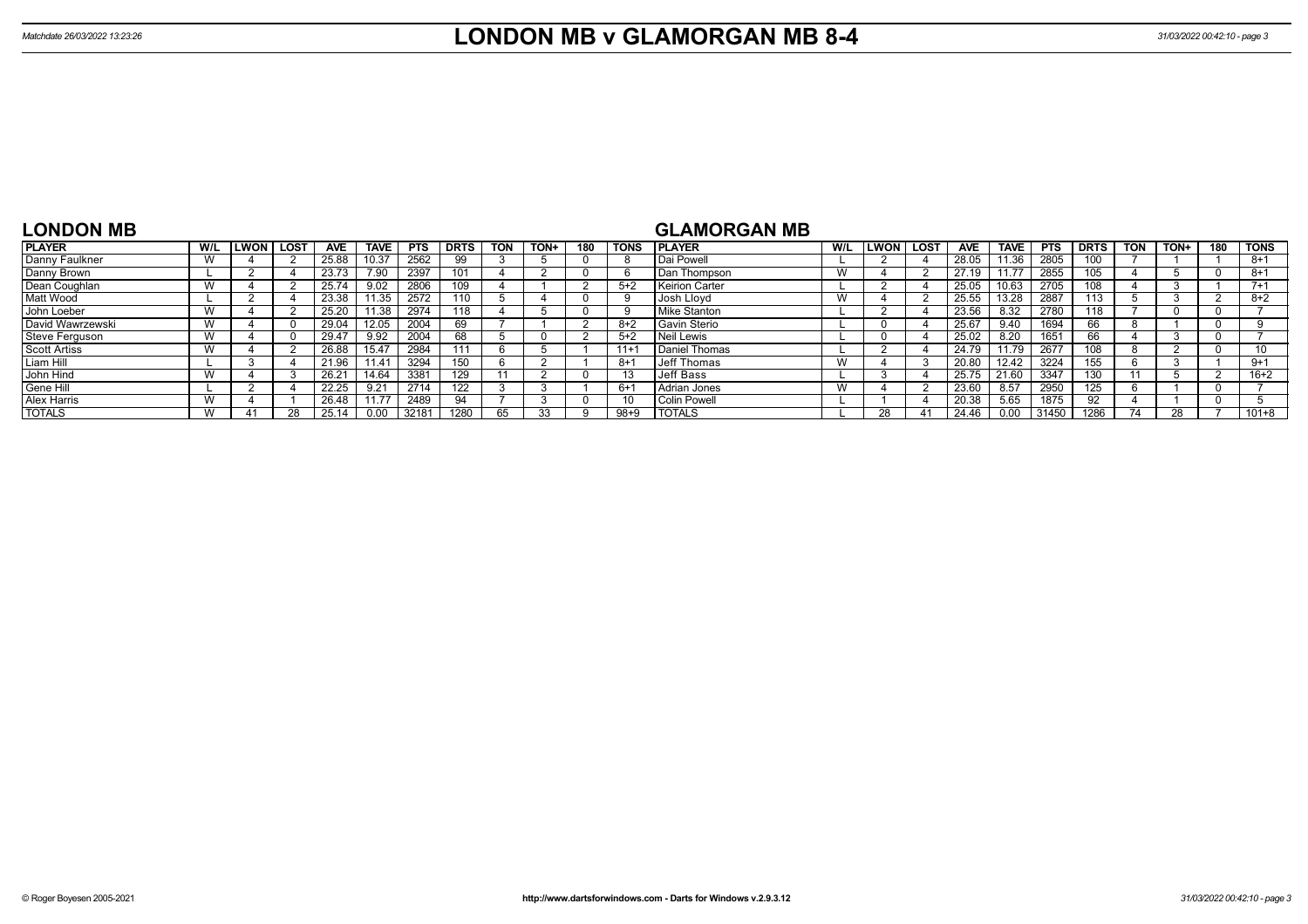|                | Matchdate 27/03/2022 10:39:59  |                                                                                |                                                                         |                                                       | <b>LONDON WA v GLAMORGAN WA 4-2</b>                                                                                                                | 31/03/2022 00:41:46 - page 1       |
|----------------|--------------------------------|--------------------------------------------------------------------------------|-------------------------------------------------------------------------|-------------------------------------------------------|----------------------------------------------------------------------------------------------------------------------------------------------------|------------------------------------|
| <b>SET AVE</b> | <b>PLAYER</b>                  | LEG <sub>3</sub><br>- 6<br>-9                                                  | 27<br>30<br>33<br>36<br>-39<br>-21<br>24                                | 60 DU GS SL<br>TNS<br>-54<br>57                       | <b>SET AVE</b><br><b>PLAYER</b><br>LEG <sub>3</sub><br>33<br>36<br>39<br>18<br>24<br>27<br>30<br>-42<br>- 45<br>48<br>- 51<br>-54<br>15            | 60 DU GS SL<br>TNS<br>- 57         |
|                | 4.65<br>17                     | 60<br>60<br>-60 I<br>60<br>45 I                                                | 57<br>38                                                                | 26 40                                                 | 4.62<br>60<br>45<br>24<br>45                                                                                                                       | 40 I                               |
|                | Inikki                         | 45 60 41<br>-14                                                                | 60   45   45   41   44   58   32   0  <br>$\mathbf 0$<br>$\overline{0}$ | 42<br>  16                                            | 15<br>66   55   33   66   48   37   43   0  <br>41<br>$2 \mid 2$<br>$2 \mid 41$<br>$\begin{array}{ c c }\n\hline\n26 & 41\n\end{array}$            | 41<br>2                            |
| $\mathbf{1}$   | <b>PATTEN</b>                  | 41 45 41<br>$100$ 60 $78$<br>3                                                 | 36                                                                      | 22 36 <br>2                                           | <b>DONNA</b><br>60 18 26 100 85<br>$3 \mid 41$<br>100<br><b>THOMAS</b>                                                                             | 24<br>$64 \mid 2$                  |
|                |                                | 4   41<br>-81 I<br>1251 140                                                    | $28 \mid 23 \mid 27 \mid 4 \mid 32$                                     | $26 \mid 32 \mid$                                     | 140 81 60 30 44<br>$11$ 57<br>$4 \mid 26$<br>93                                                                                                    | $52$ 1<br>$\overline{24}$          |
|                | 14                             |                                                                                |                                                                         |                                                       | 5 <sup>1</sup>                                                                                                                                     |                                    |
| <b>SET AVE</b> | <b>PLAYER</b>                  | LEG <sub>3</sub><br>12<br>- 6<br>-9<br>15 18                                   | $24$ 27 30<br>$^{\circ}$ 21                                             | 33 36 39 42 45 48 51 54 57 60 DUGS SL<br><b>TNS</b>   | 24 27 30 33 36 39 42 45 48 51 54 57 60 DUGS SL<br><b>SET AVE</b><br><b>PLAYER</b><br>$LEG^{\prime}$ 3<br>18 21<br>- 6<br>-9<br>12<br>15            | <b>TNS</b>                         |
|                | 9.20  <br> 21                  | $100$ 66<br>40<br>41<br>9                                                      | $145$   22   41   52   0   35                                           | 5<br>l 36 I                                           | 30 45 85 45 95 33 0 19<br>$\overline{0.00}$<br>24<br>58 1<br>45<br>22                                                                              | 35 <sub>1</sub><br>19              |
|                | CASEY                          | $100$ 81<br>80 40<br>$\overline{2}$                                            |                                                                         | 16 40<br>-3                                           | l16I<br>25<br>$83 \mid 25$<br>59 41<br>$2 \mid 41$                                                                                                 | 227<br>$\overline{18}$             |
| $\mathbf{2}$   | <b>GALLAGHER</b>               | 45 100 41<br>$140$ 54 $40$<br>$3 \mid 81$                                      |                                                                         | 21   40  <br>2                                        | JAN<br>$\mathbf 2$<br>$38 \mid 53 \mid 25 \mid 40 \mid 70$<br>$3 \mid 29$<br><b>ROBBINS</b>                                                        | 246<br>18                          |
|                | 49                             | $144$ 40 $36$<br>$4 \mid 41$<br>140 60 140                                     |                                                                         | 20 36 <br>2                                           | 4 43 44 98 36 85 99 40<br>1031                                                                                                                     | 56<br>21                           |
|                |                                | 5 <sup>7</sup>                                                                 |                                                                         |                                                       | $5-1$                                                                                                                                              |                                    |
| <b>SET AVE</b> | <b>PLAYER</b>                  | LEG <sub>3</sub><br>12<br>15<br>18<br>6<br>-9                                  | 21                                                                      | 24 27 30 33 36 39 42 45 48 51 54 57 60 DUGS SL<br>TNS | <b>SET AVE</b><br><b>PLAYER</b><br>24 27 30 33 36 39 42 45 48 51 54 57 60 DUGS SL<br>LEG <sub>3</sub><br>18 21<br>12<br>15<br>-6<br>-9             | <b>TNS</b>                         |
|                | 7.60                           | 140 24<br>-60<br>45                                                            | 16 <br>16                                                               | 24 16 <br>-3                                          | 3.37<br> 28 55 <br>50<br>100 36<br>137 30<br>45                                                                                                    | 20 <sup>1</sup><br>24<br>2         |
|                | 23 <br>$\blacksquare$ STEPH    | 60   30   46   10  <br>55<br>60 60 180                                         |                                                                         | $22$ 10<br>$D+1$                                      | 18 <br>100 45 40 81 26 70<br>$2 \mid 60$                                                                                                           | $79$ 1<br>21                       |
| 3 <sup>1</sup> | $\blacksquare$ STUTLEY         | 60   140   60   81   60<br>$3^{\circ}$                                         |                                                                         | 18 60 <br>2                                           | <b>EVE</b><br>3<br>3   28   58   84   45   38   30  <br><b>WATSON</b>                                                                              | 18<br>218                          |
|                | 48                             | $\overline{4}$                                                                 |                                                                         |                                                       | $\overline{4}$<br>1831                                                                                                                             |                                    |
|                |                                | 5                                                                              |                                                                         |                                                       | 5                                                                                                                                                  |                                    |
| <b>SET AVE</b> | <b>PLAYER</b>                  | LEG <sub>3</sub><br>18                                                         | $36 \overline{39}$<br>33<br>24<br>27<br>30<br>21                        | 42 45<br>$48$ 51 54<br>57<br>60 DUGS SL<br><b>TNS</b> | <b>SET AVE</b><br><b>PLAYER</b><br>$LEG^{\prime}$ 3<br>33<br>36<br>39 42 45 48 51<br>24<br>27<br>30<br>12<br>18<br>15                              | $54$ $57$ 60 DUGS SL<br><b>TNS</b> |
|                | 13.20                          |                                                                                | 20<br>38<br>16<br>80                                                    |                                                       | 1.00<br>45<br>43<br>51   24<br>43<br>  31                                                                                                          |                                    |
|                | 15 <br><b>DEBS</b>             | 58<br>60 I<br>59<br>66                                                         | $\overline{0}$<br>$0 \mid 2$<br>76<br>$\Omega$<br>$\Omega$              | $35$   2                                              | 15<br>40<br>41<br>55<br>40<br>$\overline{70}$<br>$6 \mid$<br>$\overline{2}$<br>2 I<br>85<br>55<br>45<br>$\Omega$<br><b>CHRIS</b>                   | 36                                 |
| 4              | <b>WATLING</b>                 | $3 \mid 97$<br>$100$ 37<br>60<br>3   41                                        | 83<br>$31 \mid 49$                                                      | $26$ 49                                               | 22<br>44 95 57 40<br>$43 \mid 64$<br>$3 \mid 45$<br><b>SAVVERY</b>                                                                                 | 24<br>91                           |
|                | 76                             | $60$   41<br>$4 \overline{40}$<br>60 I                                         | 22 36 55 60 95 16 16                                                    | $33 16 $                                              | 40 26 26 27 91 25 100<br>70 81<br>4<br>$11$ 2<br><b>140</b>                                                                                        | 33<br>$\overline{2}$               |
|                |                                | -5                                                                             |                                                                         |                                                       | -5                                                                                                                                                 |                                    |
| <b>SET AVE</b> | <b>PLAYER</b>                  | $18$ 21<br>LEG <sub>3</sub><br>9<br>12<br>15<br>6                              | 24 27 30 33 36 39 42 45 48 51 54 57                                     | 60 DU GS SL<br>TNS                                    | 24 27 30 33 36 39 42 45 48 51 54 57<br><b>SET AVE</b><br><b>PLAYER</b><br>$LEG^3$ 3<br>$18 \quad 21$<br>-9<br>12<br>15<br>6                        | 60 DU GS SL<br>TNS                 |
|                | 1.00<br> 17                    | 45<br>  81<br>$\begin{array}{ c c c c c } \hline 26 & 3 \\ \hline \end{array}$ | 62 76                                                                   | 122<br> 24                                            | 2.00<br>40 100<br>$40$ 52 80<br>45<br>90<br>  45  <br>9                                                                                            | 26 80                              |
|                | CARLY                          | 95 100 60 45 59 42<br>$2 \ 60$                                                 |                                                                         | 40 <br>21                                             | 60 44 85 99 98 60<br>$2 \mid 55$<br><b>ALANNAH</b>                                                                                                 | 20 60                              |
| 5              | <b>TOWNSEND</b>                | 30 41 70 33 41<br>$3 \mid 43$                                                  |                                                                         | 243<br>18                                             | 5<br>3   85   81   60   89   100   74   12<br><b>WATERS-EVANS</b>                                                                                  | 20 <sup>1</sup><br>12              |
|                | 43                             | $\overline{4}$                                                                 |                                                                         |                                                       | $\overline{4}$                                                                                                                                     |                                    |
|                |                                | 5                                                                              |                                                                         |                                                       | 5                                                                                                                                                  |                                    |
| <b>SET AVE</b> | <b>PLAYER</b>                  | LEG <sub>3</sub><br>- 6<br>- 12<br>15<br>18<br>-9                              | 21<br>24 27 30 33 36                                                    | 57 60 DUGS SL<br>39 42 45 48 51<br><b>TNS</b><br>- 54 | <b>SET AVE</b><br><b>PLAYER</b><br>$LEG^3$ 3<br>33 36 39 42 45 48 51<br>$\degree$ 30 $\degree$<br>54.57<br>-9<br>12<br>15<br>18 21<br>24 27<br>- 6 | 60 DU GS SL<br><b>TNS</b>          |
|                | 1.40<br><u> 18</u>             | $\overline{55}$ 83 41<br>45 60 41 60<br>60                                     |                                                                         | 56<br>24                                              | 5.80<br>$60$ 52<br>$0 \mid 24$<br>80<br>45<br> 23                                                                                                  | 22 24<br>$\overline{2}$            |
|                | <b>JULIANE</b>                 | $22 \ 55 \ 41 \ 140 \ 55$<br>$2 \mid 83$                                       |                                                                         | 105 <br>18                                            | $100$ 45 24 32<br>60<br>2<br>100<br><b>RHIAN</b>                                                                                                   | 20 32<br>$\overline{\mathbf{3}}$   |
| 6              | $\blacksquare$ <b>BIRCHILL</b> | $3$ 41 45 41 45 85 41 45 60                                                    |                                                                         | 24<br>98                                              | 6<br>$3   60   81   83   41   95   57   44   40$<br><b>O'SULLIVAN</b>                                                                              | 22 40                              |
|                | 85                             |                                                                                |                                                                         |                                                       | $\overline{4}$<br> 48                                                                                                                              |                                    |
|                |                                | 5 <sup>5</sup>                                                                 |                                                                         |                                                       | $5 \vert$                                                                                                                                          |                                    |
|                |                                |                                                                                |                                                                         |                                                       |                                                                                                                                                    |                                    |

| OP: | Steph Stutley 23.48 | loP: | Rhian O'Sullivan<br>ი 23.48 |
|-----|---------------------|------|-----------------------------|
|     | <u>_</u>            |      |                             |

 **X X**



**RUNNING SCORE**  $\begin{bmatrix} 1 & 2 \\ X & X \end{bmatrix}$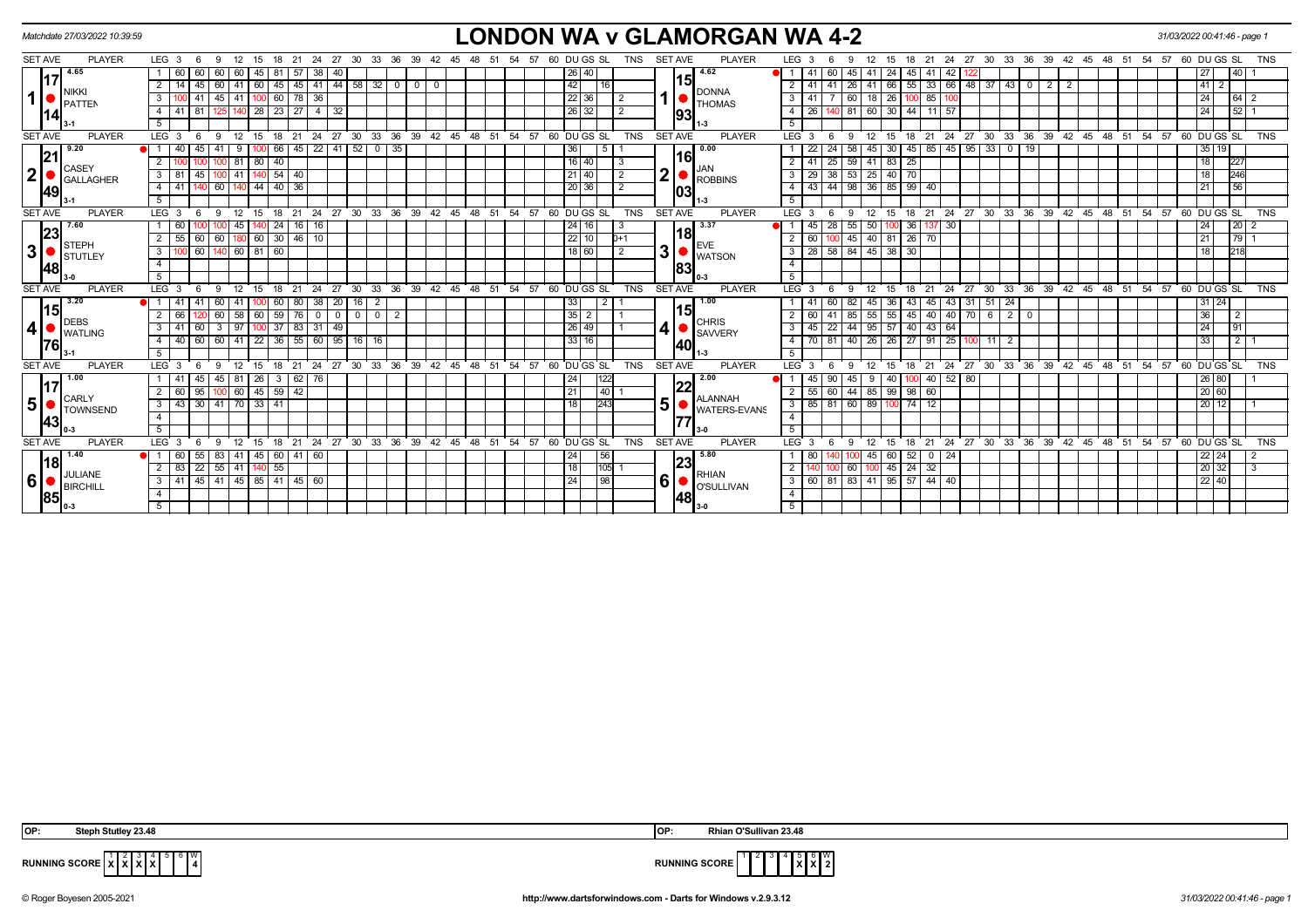# **LONDON WA**

## **GLAMORGAN WA**

| <b>PLAYER</b>          | W/L                      | LWON | LOST | <b>AVE</b> | <b>TAVE</b> | <b>PTS</b> | <b>DRTS</b> | <b>TON</b> | TON+ | 180 | <b>TONS</b> | <b>IPLAYER</b>          | W/L                     | LWON | <b>LOST</b> | <b>AVE</b> | <b>TAVE</b> | <b>PTS</b> | <b>DRTS</b> | <b>TON</b> | TON+ | 180 | <b>TONS</b> |
|------------------------|--------------------------|------|------|------------|-------------|------------|-------------|------------|------|-----|-------------|-------------------------|-------------------------|------|-------------|------------|-------------|------------|-------------|------------|------|-----|-------------|
| Nikki Patten           | $\overline{1}$           |      |      |            | 4.65        | 1988       | 116         |            |      |     |             | l Donna Thomas          |                         |      |             | 15.93      | 4.62        | 1848       | 116         |            |      |     |             |
| <b>Casey Gallagher</b> | <b>181</b>               |      |      | 21.49      | 9.20        | 1999       | 93          |            |      |     |             | Jan Robbins             |                         |      |             | 16.03      | 0.00        | 1475       |             |            |      |     |             |
| <b>Steph Stutley</b>   | $\overline{1}$           |      |      | 23.48      | 7.60        | 1503       |             |            |      |     | 5+1         | <b>Eve Watson</b>       |                         |      |             | 18.83      | 3.37        | 1186       |             |            |      |     |             |
| Debs Watling           | $\overline{1}$           |      |      | 15.76      | 3.20        | 2002       | 127         |            |      |     |             | <b>IChris Savverv</b>   |                         |      |             | 15.40      | 1.00        | 1909       | 124         |            |      |     |             |
| <b>Carly Townsend</b>  |                          |      |      | 17.43      | 1.00        | 1098       | 63          |            |      |     |             | l Alannah Waters-Evans  | $\overline{M}$<br>. V V |      |             | 22.7       | 2.00        | 1503       |             |            |      |     |             |
| Juliane Birchill       |                          |      |      | 18.85      | 1.40        | 1244       |             |            |      |     |             | <b>Rhian O'Sullivan</b> | $\mathbf{M}$<br>. V V   |      |             | 23.48      | 5.80        | 1503       |             |            |      |     |             |
| <b>TOTALS</b>          | $\overline{\phantom{a}}$ |      |      | 18.59      | 0.00        | 9834       | 529         |            |      |     | $22+$       | <b>TOTALS</b>           |                         |      |             |            | 0.00        | 9424       | 525         |            |      |     |             |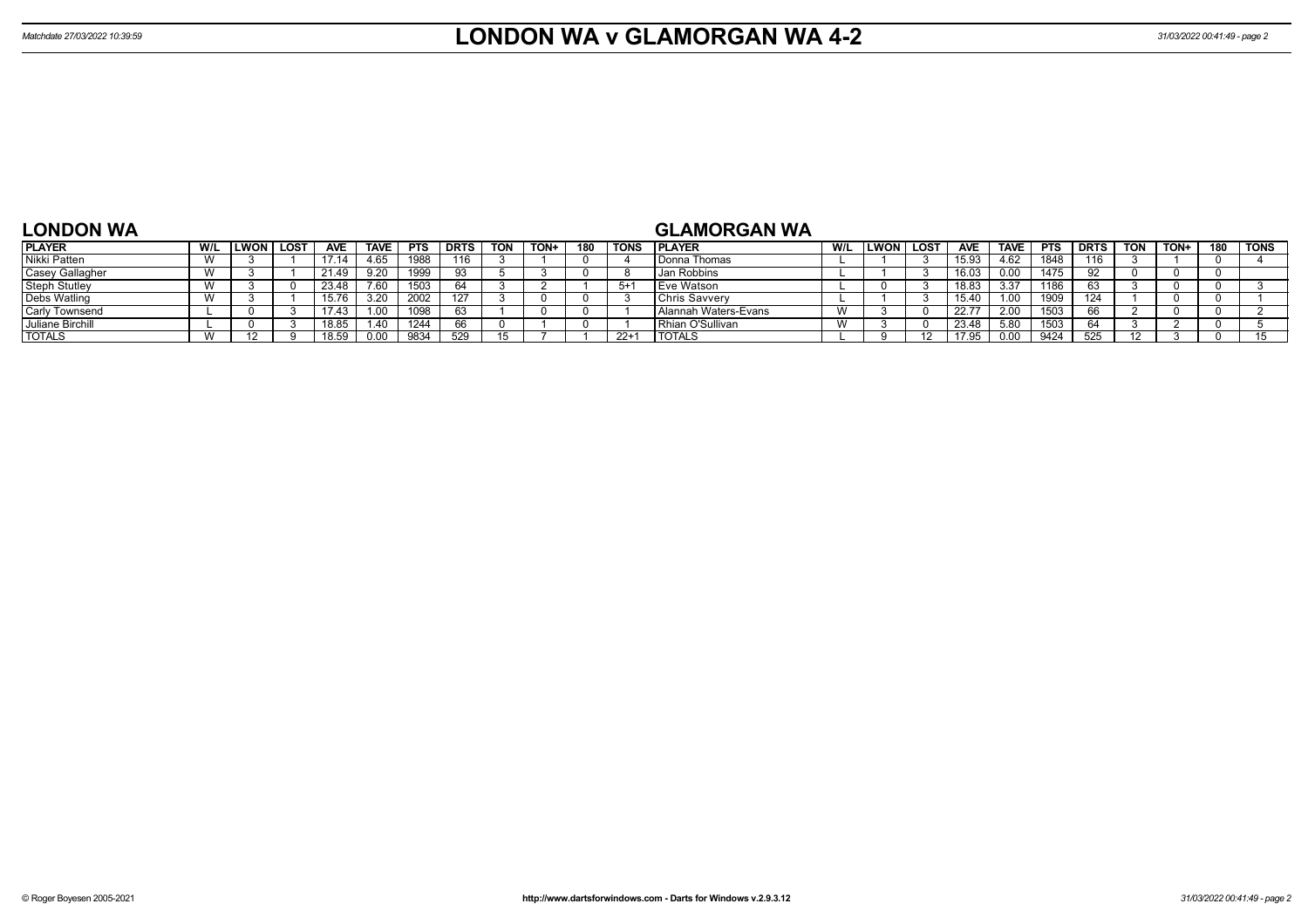| <b>LONDON WB v GLAMORGAN WB 4-2</b><br>Matchdate 26/03/2022 10:44:27<br>31/03/2022 00:42:17 - page 1 |                                                     |                                                                                                           |                                                                                          |                                                                                          |                                             |  |  |  |  |  |  |
|------------------------------------------------------------------------------------------------------|-----------------------------------------------------|-----------------------------------------------------------------------------------------------------------|------------------------------------------------------------------------------------------|------------------------------------------------------------------------------------------|---------------------------------------------|--|--|--|--|--|--|
| <b>SET AVE</b>                                                                                       | <b>PLAYER</b>                                       | LEG <sub>3</sub><br>27 30<br>33<br>21<br>- 36<br>39<br>42<br>- 6<br>-9<br>18<br>-24                       | <b>PLAYER</b><br><b>SET AVE</b><br>60 DU GS SL<br><b>TNS</b><br>- 54<br>57<br>-45        | LEG <sub>3</sub><br>24 27 30 33 36<br>39 42 45<br>21<br>48<br>51<br>15<br>18             | 57 60 DU GS SL<br>54<br><b>TNS</b>          |  |  |  |  |  |  |
|                                                                                                      | 6.26<br> 18 <br>MANDY                               | 38<br>95<br>52 I<br>55                                                                                    | 9.40<br>$17 \mid 55$                                                                     | 13<br>60<br>-43<br>45                                                                    | 180                                         |  |  |  |  |  |  |
|                                                                                                      |                                                     | $125$ 41<br>41   140   10   20   0<br>45<br>59<br>$10 \mid 10$                                            | 19<br>32 10<br><b>CLAIRE</b>                                                             | 45   24   41   30   45   36   43   85   60<br>$\overline{2}$<br>  60                     | 30<br>32                                    |  |  |  |  |  |  |
| $\mathbf{1}$                                                                                         | <b>SOLOMONS</b>                                     | $45 \mid 41$<br>45<br>3                                                                                   | 18 I<br>CROCOMBE                                                                         | 55<br>$51 \mid 32$<br>3   85<br>1001                                                     | 19 <sup>1</sup><br>2                        |  |  |  |  |  |  |
|                                                                                                      | 06                                                  | $50 \mid 45 \mid 47$<br>45<br>  41<br>60                                                                  | 24 I<br> 72                                                                              | $62$   8   24<br>4<br>60<br>IOO                                                          | 22<br>24<br>-3                              |  |  |  |  |  |  |
|                                                                                                      |                                                     | 21<br>30<br>23<br>40 I<br>43<br>43<br>60                                                                  | 24<br>181                                                                                | 80<br>5                                                                                  | 3<br>27                                     |  |  |  |  |  |  |
| <b>SET AVE</b>                                                                                       | <b>PLAYER</b>                                       | 24<br>30 <sup>°</sup><br>LEG <sup>3</sup><br>12<br>21<br>$^{\circ}$ 27<br>۰Q<br>18<br>- 6                 | 33 36 39 42 45 48 51 54 57 60 DUGS SL<br><b>SET AVE</b><br>PLAYER<br><b>TNS</b>          | LEG 3<br>24<br>27 30 33 36 39 42 45 48 51 54 57 60 DUGS SL<br>21<br>Q<br>15<br>18        | <b>TNS</b>                                  |  |  |  |  |  |  |
|                                                                                                      | 2.00<br>15<br><b>JOANNE</b><br><b>DEAMER</b><br> 05 | 55<br>83 14<br>30<br>41<br>60<br>60<br>60 I                                                               | 3.40<br>271<br>18                                                                        | 40 140 60<br>60<br>16<br>60<br>41                                                        | 25<br>16 I                                  |  |  |  |  |  |  |
|                                                                                                      |                                                     | 97<br>60<br>85<br>$41 \mid 26$<br>64<br>28                                                                | 15<br>23 64<br><b>SUE</b>                                                                | $60$   25   26<br>68<br>60<br>$2 \mid 60$<br>45                                          | 24<br>$157$ 1                               |  |  |  |  |  |  |
| $\mathbf{2}$                                                                                         |                                                     | $36 \mid 45$<br> 41 60 60 59 34 0 20 10 6 0 0 0<br>3 <sup>1</sup><br>81<br>45 I                           | 54<br>$0$   0<br>$\vert$ 4<br><b>HALL</b>                                                | 60 60 70 0 5 0 3 0 0 0<br>$15$ 60<br>$3 \mid 45$<br>$0$ 0<br>-81                         | 52<br>2<br>2 <sub>1</sub><br>$\overline{1}$ |  |  |  |  |  |  |
|                                                                                                      |                                                     | 41   100   60   60   36   59   40   10<br>85<br>$\overline{4}$                                            | 27<br>$110$ 1<br> 09                                                                     | 26   60   60   60   95   45   47   23   40  <br>4   45                                   | 28 40                                       |  |  |  |  |  |  |
|                                                                                                      |                                                     | -5                                                                                                        |                                                                                          | -5                                                                                       |                                             |  |  |  |  |  |  |
| <b>SET AVE</b>                                                                                       | <b>PLAYER</b>                                       | $33^\circ$<br>LEG <sub>3</sub><br>12<br>21<br>24<br>27<br>30<br>- 6<br>18                                 | 36 39 42 45 48 51 54 57 60 DU GS SL<br>TNS<br><b>SET AVE</b><br>PLAYER                   | 21 24 27 30 33 36 39 42 45 48 51 54 57 60 DUGS SL<br>$LEG$ 3<br>15<br>12<br>18<br>-9     | <b>TNS</b>                                  |  |  |  |  |  |  |
|                                                                                                      | 2.43<br> 13 <br>LUCI<br><b>CUNNINGHAM</b><br>47     | -22<br>56<br>$^{\circ}$<br>26<br>0 <sub>1</sub><br>0                                                      | 0.00<br>42<br>$\overline{a}$                                                             | $25 \mid 57 \mid 23 \mid 2$<br>14<br>45<br>43<br>45 I<br>45                              | 45 I<br>2                                   |  |  |  |  |  |  |
|                                                                                                      |                                                     | 85 I<br>471<br>45<br>68<br>  19   36  <br>-37<br>41                                                       | 12<br>34 36<br><b>SANDRA</b>                                                             | 24<br>41 60 33<br>30   18  <br>24<br>37                                                  | 33<br>72                                    |  |  |  |  |  |  |
| $\mathbf{3}$                                                                                         |                                                     | 3<br>30<br>10<br>58<br>39<br>l 45<br>28<br>81 50                                                          | 3<br>33<br>  49<br><b>QUINN</b>                                                          | $52$   21   21<br>45 39 32 20<br>3<br>47<br>36                                           | 36<br>20 <sub>1</sub>                       |  |  |  |  |  |  |
|                                                                                                      |                                                     | 83<br>80 l<br>30<br>16                                                                                    | 35 16<br>170                                                                             | 52<br>$\overline{4}$<br>24<br>9<br>42<br>8<br>60 I                                       | 33<br>32                                    |  |  |  |  |  |  |
|                                                                                                      |                                                     | 24<br>8<br>50                                                                                             | 38116                                                                                    | 30<br>86<br>26                                                                           | 38<br>39                                    |  |  |  |  |  |  |
| <b>SET AVE</b>                                                                                       | <b>PLAYER</b>                                       | 39<br>42<br><b>LEG</b><br>30<br>33<br>36                                                                  | ີ 45<br>48<br>51 54 57 60 DUGS SL<br><b>TNS</b><br><b>SET AVE</b><br><b>PLAYER</b>       | 36<br>$39 \t 42$<br>$48$ 51 54<br>LEG <sup>3</sup><br>24<br>27<br>30<br>33<br>45         | 57<br>60 DU GS SL<br><b>TNS</b>             |  |  |  |  |  |  |
|                                                                                                      | 4.40                                                | 98 28 20<br>26<br>-32 I<br>41<br>95<br>-41                                                                | 5.34<br>29 20                                                                            | 45<br>13<br>-9<br>- 36 I<br>45<br>100                                                    | 27<br>63 2                                  |  |  |  |  |  |  |
|                                                                                                      | 15 <br><b>DEE</b>                                   | $145$ 60 98 15 12<br>$26$ 81<br>$\overline{\mathbf{0}}$<br>60                                             | 30<br> 4 <br><b>JOANNE</b>                                                               | 60<br>$55 \mid 60 \mid 43 \mid 67 \mid 0 \mid 4$<br>2   60<br>11 <sup>1</sup><br>-41     | 32                                          |  |  |  |  |  |  |
| 4                                                                                                    | <b>BELCHER</b>                                      | $45 \mid 24$<br>44   140   44   12   45   40<br>3                                                         | $30   40$<br>2<br>PUGH                                                                   | 45<br>60 22 22 26 47 60<br>$3 \mid 45$                                                   | 27<br>$140$ 1                               |  |  |  |  |  |  |
|                                                                                                      | 27                                                  | $100$ 58<br>  60   44   36   16   28   0   0<br>$\vert$ 28<br>60 26<br>41<br>$\overline{4}$<br>4 I        | $42$   4<br>84                                                                           | $45 \ 60$<br>60 85 17 37 12 2<br>$4 \mid 36$<br>45<br>$\overline{0}$<br>$\circ$ 1<br>- 0 | 42<br>$2 \mid 1$                            |  |  |  |  |  |  |
|                                                                                                      |                                                     |                                                                                                           |                                                                                          |                                                                                          |                                             |  |  |  |  |  |  |
| <b>SET AVE</b>                                                                                       | <b>PLAYER</b>                                       | LEG <sub>3</sub><br>30<br>33<br>$36^\circ$<br>$39 \t 42 \t 45$<br>12<br>21<br>24<br>27<br>- 6<br>-9<br>18 | <b>PLAYER</b><br>54<br>60 DU GS SL<br><b>TNS</b><br><b>SET AVE</b><br>48<br>51<br>57     | $LEG$ 3<br>24 27 30 33 36 39 42 45<br>$48 \t 51$<br>12<br>18<br>21<br>-9<br>15           | 54<br>57<br>60 DU GS SL<br><b>TNS</b>       |  |  |  |  |  |  |
|                                                                                                      | 3.01<br> 18                                         | 22<br>44 55 25 9<br>41   45<br>60<br>60                                                                   | 0.00<br>33<br>- 3<br>15                                                                  | 85 31 47 46 0<br>10<br>10<br>45  <br>45  <br>85                                          | 10 I<br>35                                  |  |  |  |  |  |  |
|                                                                                                      | <b>LYNNE</b>                                        | $\overline{2}$<br>$45 \mid 85$<br>60 60 85 89<br>60                                                       | 24 89<br><b>FFION</b>                                                                    | $\sqrt{28}$<br>50 60 41 81 95<br>$2 \mid 81 \mid$                                        | 21<br> 65                                   |  |  |  |  |  |  |
| 5                                                                                                    | BIONDINI<br> 53                                     | 180 85 23 26 81 65<br>3   41                                                                              | 5<br>20 65 <br>$D+1$<br><b>JAMES</b>                                                     | $3$   30   38   6   30   45   45   45                                                    | 262<br>21                                   |  |  |  |  |  |  |
|                                                                                                      |                                                     | 23   24   45   45   121   85   92   46   6   6   8<br>$\overline{4}$                                      | $31 \mid 8$                                                                              | 4   45   47   55   26   55   19   20   81   59   38                                      | $\overline{56}$<br>30                       |  |  |  |  |  |  |
|                                                                                                      |                                                     | 5                                                                                                         | 1-3                                                                                      | 5                                                                                        |                                             |  |  |  |  |  |  |
| <b>SET AVE</b>                                                                                       | <b>PLAYER</b>                                       | LEG <sub>3</sub><br>15<br>18<br>21<br>- 6<br>-9<br>12                                                     | 24 27 30 33 36 39 42 45 48 51 54 57 60 DUGS SL<br>TNS<br><b>SET AVE</b><br><b>PLAYER</b> | 15 18 21 24 27 30 33 36 39 42 45 48 51 54 57 60 DUGS SL<br>LEG <sub>3</sub><br>12<br>-9  | <b>TNS</b>                                  |  |  |  |  |  |  |
|                                                                                                      | 4.00<br> 18 <br><b>TAMMY</b>                        | 100 60 81 24 55 14 26<br>60<br>41                                                                         | 1.00<br>27 <sup>1</sup><br>40<br>161                                                     | 56 40 12 24<br>83<br>60 I                                                                | 26 24                                       |  |  |  |  |  |  |
|                                                                                                      |                                                     | 60 80 48 48<br>$\overline{2}$<br>60<br>45<br>60                                                           | 23 48<br><b>NICKY</b>                                                                    | 55<br>40 75 81 81 36 29<br>$2 \mid 41$                                                   | 24<br>63                                    |  |  |  |  |  |  |
| 6                                                                                                    | MACKENZIE                                           | 45 60 95 41 41 59 40 20 40<br>60<br>$3^{\circ}$                                                           | 6<br>29 40<br><b>BIDDICK</b>                                                             | $43 \mid 41$<br>9 36 30 41 30 39<br>$3 \mid 45$                                          | 187<br>27                                   |  |  |  |  |  |  |
|                                                                                                      | 53                                                  | $45$ 100 93 15 22<br>45 60 21 100<br>4                                                                    | 27 22<br>$\overline{2}$<br> 06                                                           | 45 60 45 41 81 66 7 12<br>4   60                                                         | 27<br>84                                    |  |  |  |  |  |  |
|                                                                                                      |                                                     | -5                                                                                                        |                                                                                          | 5 <sup>1</sup>                                                                           |                                             |  |  |  |  |  |  |

| OP:<br>OP.<br>Claire<br>ิ 18.5.<br>яп<br>Tammv Macl<br>--------<br>. Crocombe<br>ckenzie<br>. |
|-----------------------------------------------------------------------------------------------|
|-----------------------------------------------------------------------------------------------|

**RUNNING SCORE**  $\begin{bmatrix} 1 & 2 & 3 & 4 & 5 & 6 & W \\ & X & X & X & X & 4 & 5 \end{bmatrix}$ 



© Roger Boyesen 2005-2021 **http://www.dartsforwindows.com - Darts for Windows v.2.9.3.12** *31/03/2022 00:42:17 - page 1*